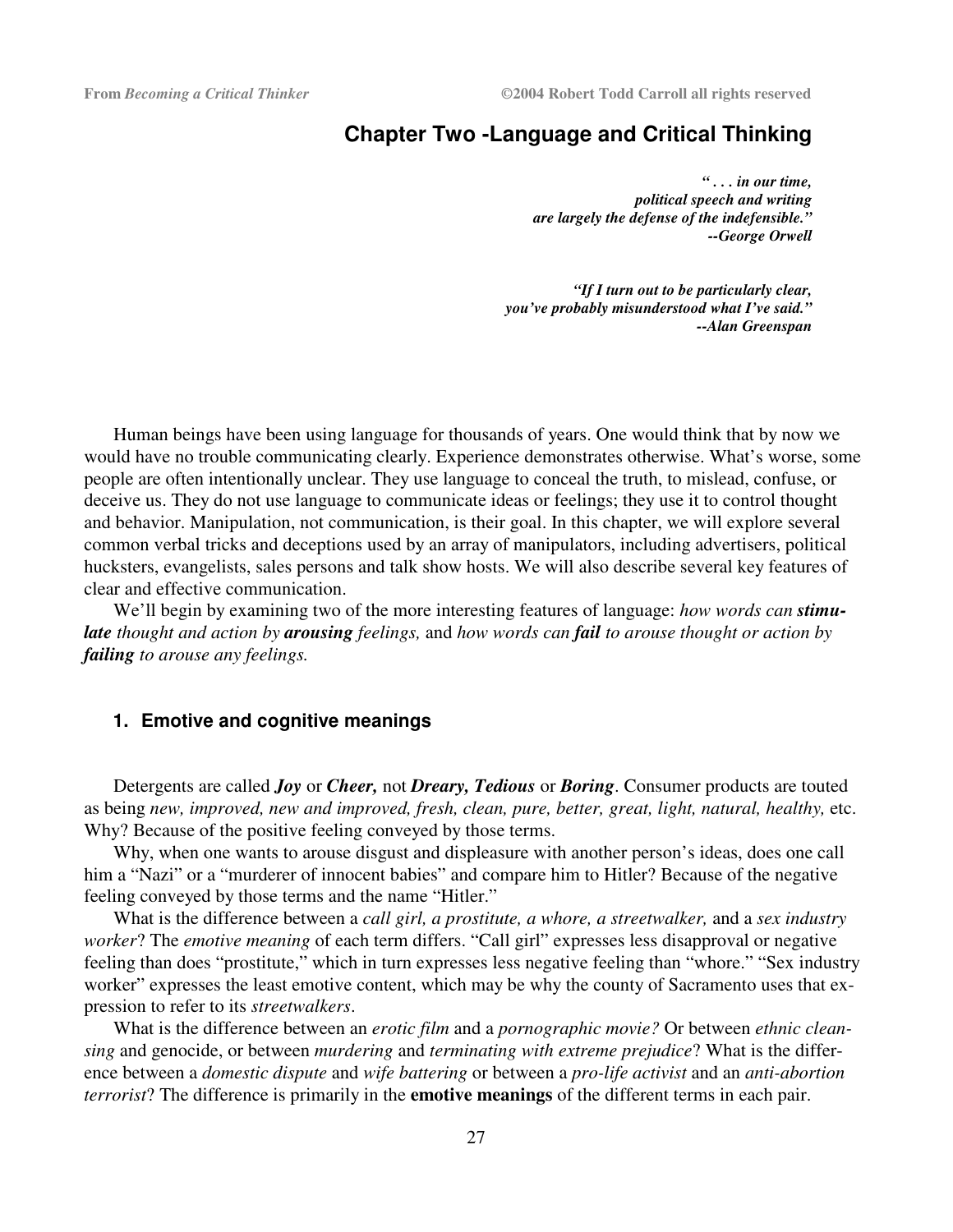When I studied history, I learned about the *Holy Crusades*. I wonder if Muslims studied the *Infidel Invasions*? For over a quarter of a century, murders, bombings, assassinations and other horrors in Northern Ireland have been referred to as *The Troubles*, an expression with little emotive content.

If you are hired to come up with the name of a new automobile, you will not keep your job for long if you suggest *Ford Tortoise* or *Dodge Snail*. Your golf ball company will go bankrupt if you name your ball the *Titleist Slice* or *the Prostaff Hook*. The names must suggest something positive, not negative. In the case of autos, the names must suggest speed or power or status, etc., but not slowness or sluggishness. In the case of golf balls, the name must suggest distance or accuracy or status, but not one of the

horrors of golf, such as the *Starburst Shank*.

The *cognitive content* is the literal sense or reference of a word or expression. One news reporter referred to "female circumcision" when describing a practice a woman fromWest Africa did not want to undergo. Another reporter described the practice as "genital mutilation." Who was right? Cognitively, both were. Emotively? Well, that depends on your attitude toward the practice.

Why did President Jimmy Carter refer to the failed mission to rescue American hostages in Teheran, Iran, as "an incomplete success?" Why do government agents refer to civilians killed by military bombs as "collateral damage" or to murders and assassinations as "unlawful deprivation of life?" *Because these terms express very little feeling.* Why use words that have little emotive content? Because you and I generally respond only to things we care about. If words or images or actions arouse no feelings in us, we are not likely to respond to them. If we do not respond to them, we will not

think about them. If we do not think about them, we will not do anything about them. If we do not do

anything about them, then those in power can continue doing whatever they wish to. Even if they do not have our consent, they do not arouse our opposition either.

At the other extreme of using dull, non-emotive language to prevent us from responding and thinking about unpleasant realities, there are those who use language primarily for its emotive power. They use words that function like the names of detergents or mass murderers: words that primarily or exclusively convey feelings, words that have little or no **cognitive content***.* For example, a letter I received from the National Right to Life Committee attempts to arouse emotions with many references to *killing* "innocent" or "defenseless" *unborn babies*." The letter refers to the National Abortion Rights Action League, Planned Parenthood, and the National Organization of Women (NOW) as "prodeath groups."

Many words and expressions convey nothing more than a positive or negative attitude. Words

HOW TO TELL A BUSINESSMAN FROM A BUSINESSWOMAN

A businessman is assertive; a businesswoman is pushy. A businessman is meticulous; she is picky. He loses his temper; she's bitchy. He gets depressed; she's moody. He's persistent; she's hysterical. He's confident or self-assured; she's arrogant. He's a loner; she's aloof. He's firm; she's stubborn. He's assertive; she's mouthy. He's a private person; she's secretive. He makes quick decisions; she's impulsive. He's only human; she's emotional.

A difference in attitude explains why different terms are used to describe the same behavior of men and women, a difference usually described by the highly emotive term, "sexism."

such as *lovely, wonderful, good, great* and *beautiful* usually are used to express approval. Such words are said to have **positive emotive content***.* Words such as *disgusting, despicable, bad, stupid* and *ugly* are used usually to express disapproval. Such words are said to have a **negative emotive content**. Some words, such as *tangent* and *neutrino*, have no emotive content; they are not used to express an attitude, but are used solely for their **descriptive** or **cognitive content.**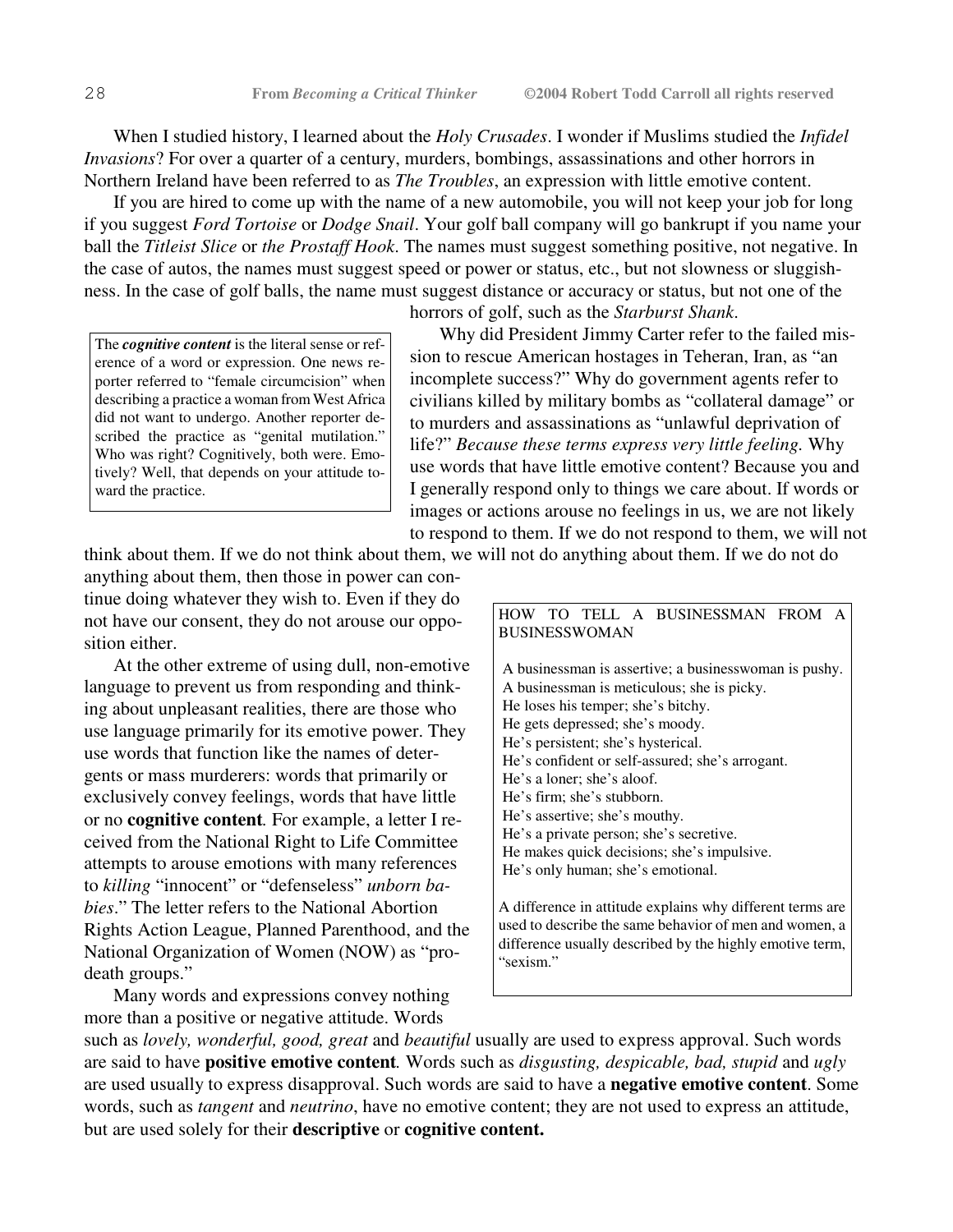Many words, however, are used to express both a cognitive and an emotive meaning; their function is not only to describe something or convey information, but to express an attitude about it as well. For example, what one person might call "a barbaric and savage slaying," another might refer to simply as "a homicide." Their different attitudes are expressed by their different choice of words, though their cognitive meaning is identical (both expressions describe the murder of a human being).

Those in the business of persuading others to accept ideas or values, or to buy products or vote for candidates, must know how to select words and pictures that are likely to evoke emotional responses. They know the power of **loaded** language, i.e**., highly emotive language aimed at evoking a response through emotions such as fear and hope, rather than through thought.** As one anti-abortion advocate put it: just put together the words "baby" and "kill"--no one can resist that!

## **Exercises 2-1**

A. The following words are likely to have no emotive content in most contexts. For each word, find two synonyms, one with a negative and one with a positive emotive content. (A thesaurus would be useful in doing this exercise.) See chapter 10 for answers to those with asterisks (\*).

| 1. arbitrary | $*2.$ old | 3. indelicacy                    |             |
|--------------|-----------|----------------------------------|-------------|
| 4. detain    | 5. review | 6. undisturbed                   |             |
| $*7.$ plan   |           | 8. altercation 9. move (someone) | $*10$ .take |

B. The following words are usually used with positive or negative emotive content. For each word, find a synonym **that would probably have no little or no emotive content in most contexts.**

| $*1.$ stink | 2. remarkable | 3. pitiless |                |
|-------------|---------------|-------------|----------------|
| $*4.$ shy   | 5. chastise   | *6. murder  |                |
| 7. pathetic | 8. incoherent | 9. inspire  | 10. inadequacy |

C. Bertrand Russell devised what he called "irregular conjugations" of words. The idea is to find three words with nearly the same cognitive meaning, but with emotive contents that get increasingly negative or positive. For example, "I am firm, you are obstinate, he is pig-headed." Or, "She is introverted, he is shy, and I am the strong, silent type. Or, **"I'm a free spirit, she's a nymphomaniac, you're a slut."**

Invent three irregular conjugations of your own, using words other than those in exercises A and B above.

D. Write a short commercial, advertisement or political speech in which you select at least six words or expressions **primarily for their emotive content, disregarding any vagueness in their cognitive contents.**

E. Rewrite a newspaper article, giving it a different slant and tone by replacing several words with synonyms which **convey a more negative or more positive emotive meaning.**

• • •

## **2. Doublespeak**

In his essay "Politics and the English Language," George Orwell claimed that the "mixture of vagueness and sheer incompetence is the most marked characteristic of modern English prose, and especially of any kind of political writing." People have to think less if they use vague or stale language, he said, and "this reduced state of consciousness, if not indispensable, is at any rate favorable to political con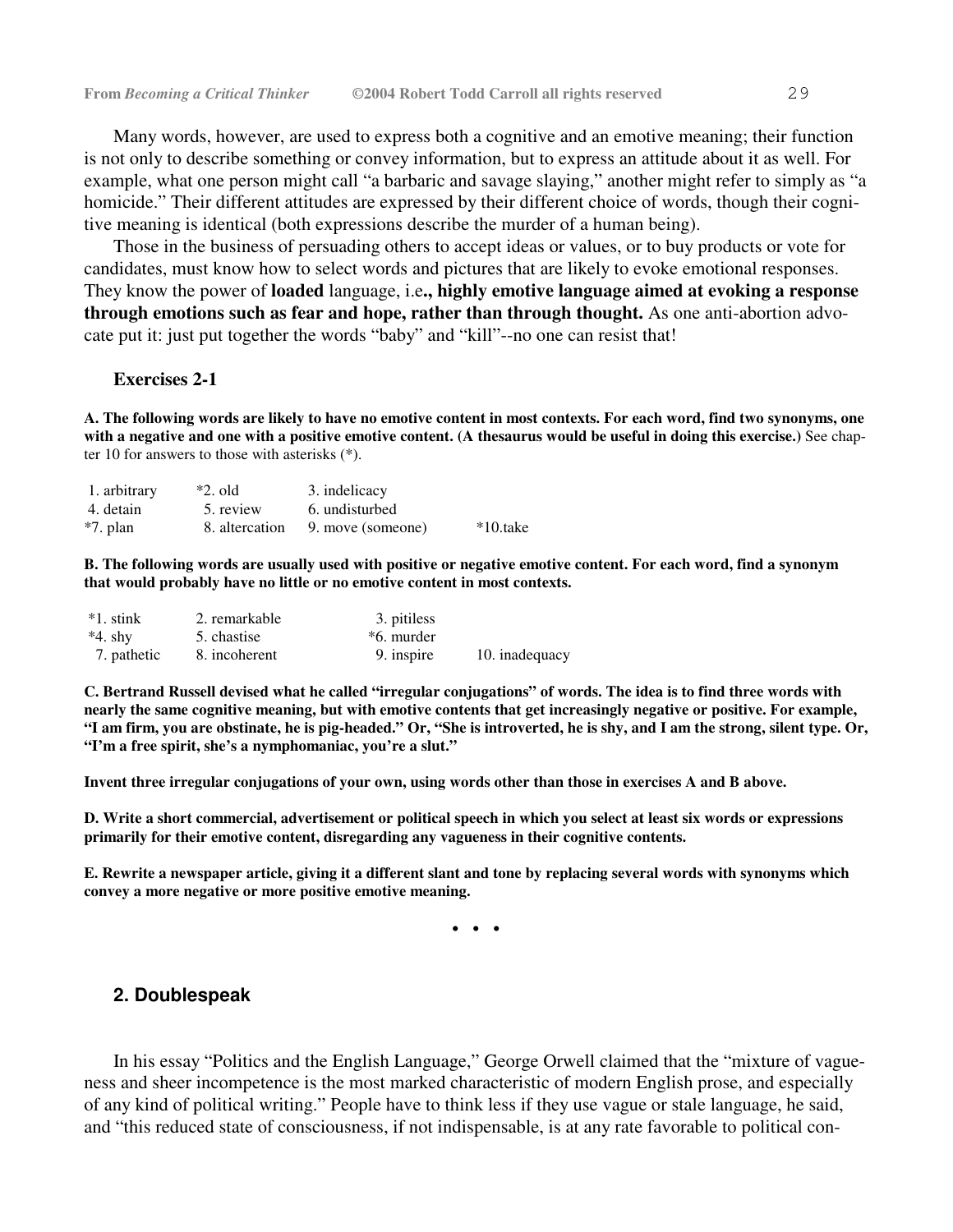formity." According to Orwell, political speech is "largely the defense of the indefensible" and thus "political language has to consist largely of euphemism, question-begging and sheer cloudy vagueness." As examples, Orwell cited the following terms and their real meanings: *pacification* really meant the bombarding of defenseless villages and machine-gunning cattle; *transfer of population* really meant the forcing of millions of peasants to take to the roads while their farms were confiscated; and, *elimination of unreliable elements* really meant that people were imprisoned for years without trial, or shot in the back of the neck.

Orwell reminds us that a critical thinker must be on guard not only against language which intentionally obscures thought by arousing emotions, but also against more subtle abuses of language: using **euphemisms, jargon,** and **obscure language** to deceive and mislead. Such language is called **doublespeak**. It is described by William Lutz as language which "makes the bad seem good, the negative appear positive, the unpleasant appear attractive or at least tolerable . . . .It is language that conceals or prevents thought" (Lutz 1989, 1). <sup>1</sup> Lutz identifies several kinds of doublespeak. One type uses **euphemisms** to mislead or deceive us about an ugly reality or embarrassing situation. Another uses **pretentious, inflated, obscure or esoteric jargon** to give an air of prestige, profundity, or authority to one's speech or to hide ugly realities or embarrassing matters.<sup>2</sup>

Another kind of doublespeak, which Lutz does not label but which ought to be mentioned, is the **false implication: clear and accurate language which implies something false.** For example, there is a false implication in the expression "no cholesterol" on the front of a potato chip package whose ingredients (clearly listed on the back of the package) include saturated fats, which are converted to cholesterol when eaten. You will not be ingesting cholesterol when you eat the chips, but you will be increasing the cholesterol in your body nevertheless.

## **2.1 Euphemisms**

Euphemisms are inoffensive or dull terms used in place of more blunt cognitive synonyms. Euphemisms have a perfectly acceptable social function. We use euphemisms to be polite or to avoid offending people. We talk about "passing away" or "using the rest room" instead of being blunt and saying that someone died or is excreting bodily waste.

**In defending Richard Loeb, a kidnapper and murderer, Clarence Darrow said to the jury: "where is the man who has not been guilty of delinquencies in youth?"**

Euphemisms become doublespeak when the inoffensive, less emotive, word or expression is used to mislead or deceive us about unpleasant realities, e.g., referring to a policy of mass murder and rape as "ethnic cleansing."

When the United States attacked Libya on April 14, 1986, bombs were dropped on the city of Tripoli, killing civilians, including several children. Such deaths were referred to by White House press secretary Larry Speakes as "collateral damage." Why? Because "collateral damage" does not hit home as hard as "killed innocent children and other noncombatants." We might not be so willing to support our government's actions if we put it bluntly that in retaliation for killing innocent Americans we killed innocent Libyans. A murder for a murder is the truth, but the truth is too ugly to face. We use language to soften the truth, to reshape it to a form we can stomach or even be proud of. Instead of saying that a person failed, one says that the person "did not respond to training." Instead of "Death Insurance," we're sold "Life Insurance." Cemeteries are called "Memorial Gardens." The Air Force refers to a lost plane as being "temporarily geographically misplaced." The Army refers to caskets as "transfer cases." Spying is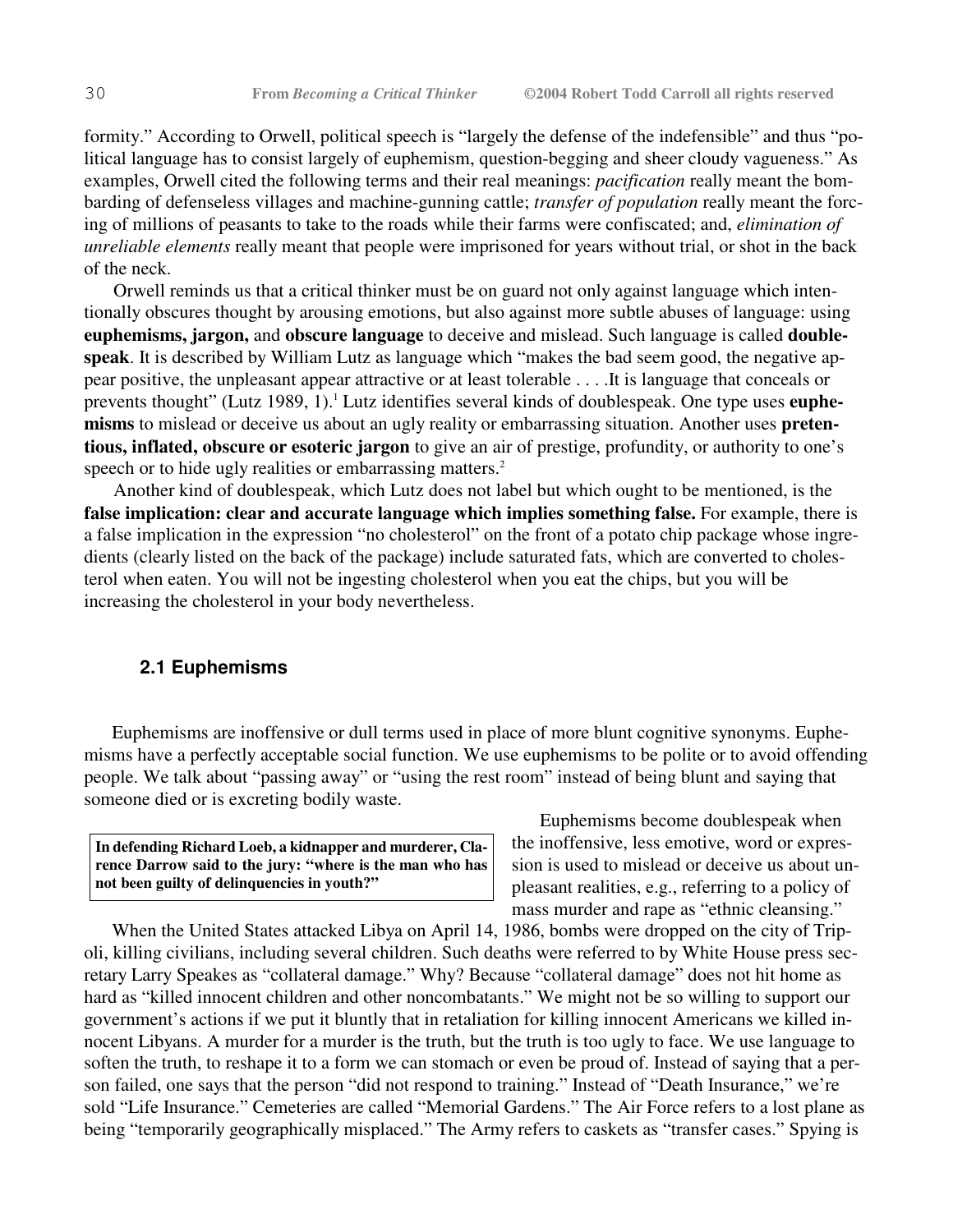"covert activity." When an ally betrays us by revealing our plans to the enemy it is referred to as an "unintentional leak." People who sneak into a country illegally are said to be "infiltrating." When we surrender we don't call it surrender; we call it "peace with honor." A recent memo from my dean gave advice on what to do with students who were "psychologically challenged," not emotionally disturbed. A member of Earth First! says on the radio that he had "decommissioned a bulldozer." Good thing he didn't sabotage it. And the President of the United States recently announced that the topic of discussion at a meeting had been "cultural issues." Others at the meeting said the topic was "racism." A singer recently told the world in her autobiography that her daughter was a "love-child." In other words, the person the child called *daddy* was not her father.

Pornographic bookstores and theaters refer to themselves as "adult." People who engage in sexual relations with each other say they are "sleeping together." Even adultery is rare these days, having given way to "extramarital affairs." Drug addicts are becoming rare, but there has been an increase in "chemical dependency." If the media are sympathetic to your cause you are "homeless"; otherwise you are just another bum or transient.

Then there are all the euphemisms for *tax increases*. There's *revenue enhancement, rate adjustment, benefit reduction, service charge, user fee, licensing fee, impost, tariff* and *toll*, just to name a few.

A Planned Parenthood booklet mentions a contraceptive that *kills* sperm, but an abortion is not said to kill a fetus or embryo. In fact, abortion is described without mentioning the fetus at all: it is simply called "terminating a pregnancy."

When a local newspaper fired people and reduced the salaries of other employees the paper referred to "work force adjustments" and "job reclassifications." A Houston judge and minister was rejected for the post of George Bush's Ethic's Czar because an FBI check revealed "a personal situation."

Doublespeak euphemisms are used to make bad actions seem good or at least seem not too bad. Dull or weakly emotive language is often used so that we

*"A good catchword can obscure analysis for fifty years." --Wendell L. Wilkie*

will not be stimulated to think about or act on what is said. For example, the Japanese Imperial Army instituted a policy, approved by the Japanese government, during World War II that involved kidnapping young women in conquered areas such as Korea or the Philippines and forcing their victims to have sex with Japanese soldiers in army run "brothels." The kidnapped sex slaves were referred to as *comfort girls*. The Nazis called their comfort girls the *Joy Division.*

During the Vietnam War era, the term *friendly fire* meant shelling and killing your own troops or allies by mistake. The former president of Uganda, Idi Amin, called his murder squad the PUBLIC SAFETY UNIT (Kahane, 137).

The euphemisms used by government officials often are put forth in an attempt to dull the force of what the expressions mean and to make acceptable what otherwise might be repulsive. For example, nuclear war is referred to as "ultimate high intensity warfare"; illegal or immoral activities are referred to as "covert operations" or "inappropriate actions," which is how President Nixon described the Watergate "burglary."

Here are a few more of Lutz's examples of euphemisms used to deceive or mislead: poor people are "fiscal underachievers" and a bank robbery is an "unauthorized withdrawal." To kill is "to terminate with extreme prejudice." Medical malpractice that either kills or maims becomes, in the eyes of physicians and their lawyers, "therapeutic misadventures" or "a diagnostic misadventure of a very high magnitude."

"Negative patient care outcome" means the patient died. "Peacekeeping forces" aren't trained to kill the enemy anymore; they are now "servicing the target" with the deployment of missiles called "Peace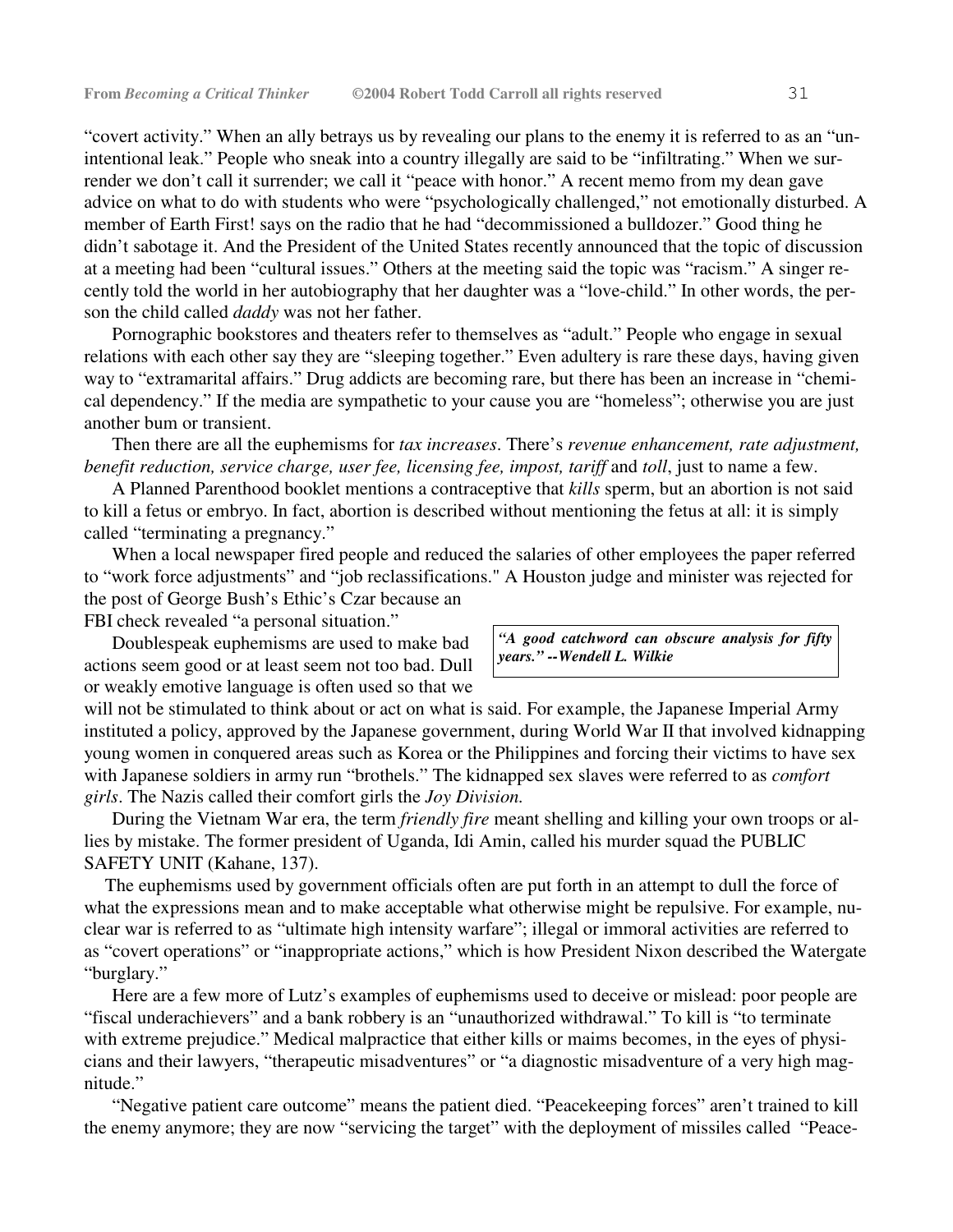makers." Where will it all end? In world annihilation with honor?

I once taught in a prison that was called a "conservation center." Other prisons in California are called "correctional institutions" and the armed guards who run these places are called "correctional officers." Do any of us really believe there is any *correcting* going on in these joints?

When a nuclear reactor malfunctioned at Three Mile Island in Pennsylvania in 1979, officials at the facility spoke of "energetic disassembly" rather than of an explosion. A fire was called "rapid oxidation," and the reactor accident was described as an "event" or a "normal aberration." Plutonium contamination was called "infiltration" or described as "plutonium has taken up residence." The governor of a state that has an identical nuclear plant to the one at Three Mile Island was told by Joseph Hendrie, the director of the Nuclear Regulatory Commission, that the sister plant was "within an acceptable flat band of risk." These examples from Mr. Hendrie are not only euphemisms, they are also examples of using *jargon* to mislead or deceive, the topic of the following section.

#### **Exercises 2-2**

A. Find or invent three examples of euphemistic language used to obscure the truth or deceive others. Advertisements and the discourse of politicians ought to provide you with plenty of examples. Here is an example from The New Yorker: Dr. Don Laub, surgeon specializing in transsexual surgery, does not do sex-change operations; he prefers to say that he does sex confirmation surgeries. ("The Body Lies," by Amy Bloom, July 18, 1994, p. 43.) Here is another example from a letter to the editor of The Sacramento Bee: "...characterizing a Planned Parenthood facility as a re*productive-health clinic***...is like describing a slaughterhouse as an** *animal-euthanizing chamber.*

B. Rewrite a polemical diatribe or news story about some terrible disaster or event, replacing highly emotive terms **with euphemisms. (This is good practice for those of you going into advertising, journalism, or politics.)**

• • •

## **2.2 Jargon**

Jargon is the technical language of an art or science, trade or profession. When used properly, jargon facilitates communication among members of the same field. The special terminology of computer programmers, for example, is not confusing or deceptive when used amongst themselves. Jargon becomes doublespeak when pretentious, obscure or esoteric terminology is used to give an air of profundity, authority, or prestige to one's claims. If the doublespeak jargon is typical of some class of people such as bureaucrats, politicians, academics, lawyers, etc., it is called "bureaucratese," "politicalese," "academese," "legalese," etc.

Doublespeak jargon has the effect of making the simple seem complex, the trivial seem profound, or the insignificant seem important. For example, the sometimes pretentious jargon of the social sciences is ridiculed by Edwin Newman. "Sociologists are people who pretend to advance the cause of knowledge by calling a family a 'microcluster of structured role expectations' or 'a bounded plurality of role-playing individuals'" (Newman, 13). George Orwell ridiculed misleading jargon in his famous "translation" of a well-known verse from Ecclesiastes:

**Objective considerations of contemporary phenomena compels the conclusion that success or failure in competitive activities exhibits no tendency to be commensurate with innate capacity, but that considerable element of the unpredictable must invariably be taken into account.**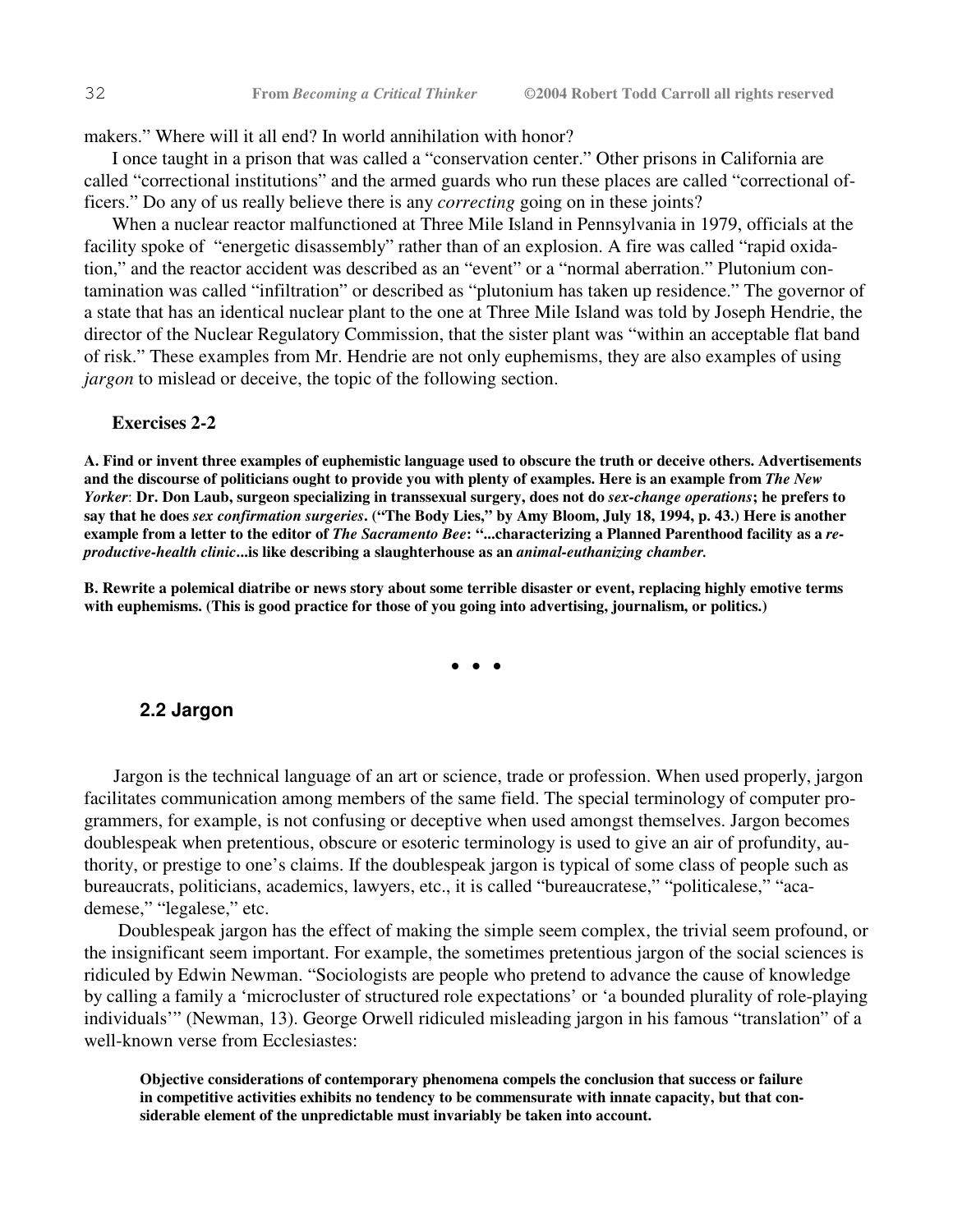#### The King James version of this passage reads

#### I returned and saw under the sun, that the race is not to the swift, nor yet riches to men of under**standing, nor yet favour to men of skill; but time and chance happeneth to them all.**

People hired to sell things over the telephone are called "telemarketers" and grocery store cashiers are referred to as "career associate scanning professionals." Baggers are "courtesy clerks." The garbage collector is a "sanitation engineer" and the dump where the garbage is delivered is a "sanitary landfill." A pothole is a "pavement deficiency" and a bum is a "non-goal oriented member of society." A thermometer is called a "digital fever computer," no doubt because you can charge more for it that way. Poor people are "economically non-affluent." Cloths to clean compact discs do not pick up dirt but "microdust," and dust becomes "airborne particulates." That was not a bomb that inadvertently departed an airplane over a campground; it was a "vertically deployed anti-personnel device." If you want your bomb to sound scientific you call it an "explosive device."

A popular form of doublespeak jargon is to tack on the term *officer*, *specialist* or *technician* to a job title. A public relations person is "public information officer" or a "public services specialist." A person who picks up the trash from the city beach or playground is an "environmental technician." The one who cleans the toilets is an "environmental officer."

Jargon can also be used to create technical sounding euphemisms that try to hide ugly realities or make bad or indifferent things seems good or fantastic. Such jargon can have the effect of deceiving us about things that are dangerous, harmful, or wasteful. Why does the CIA refer to a poison dart gun as a "nondiscernible microbionoculator?" To keep us from knowing what they are doing or why they spend so much money? To American military troops "airborne vector" refers to germ warfare by air and "employment of incapacitory agents" means using nerve gas. Why does a psychiatry manual refer to obscene phone calls as "telephone scatologia?" To suggest that the one making the phone calls is sick and in need of treatment rather than evil and in need of punishment? A drug addict is said to have a "chemical dependency" and advised to go to the nearest "Opiate Detoxification Unit?"

When the United States invades a foreign country, our government euphemistically refers to the forces we support as "freedom fighters" not "traitors" or "rebels." Even "invade" is avoided in favor of misleading jargon. When we invaded Grenada during the night, reporters were not allowed in and the government reported that there was "a pre-dawn vertical insertion." That did not sound like we were sending paratroopers in under the cover of darkness. It sounded more like we were digging holes or performing surgery early in the morning.

When United States armed forces initiated their pre-dawn vertical insertion of Panama, the raid to kidnap Manuel Noriega was called **Operation Just Cause**! We still have not received reliable information on the collateral damage there. Our government is not about to publicize the substantial loss of civilian life and property damage. The truth might hurt and, what's worse, the truth might make us ashamed rather than proud of President Bush and the American soldiers who took part in the invasion.

The government is not the only one concerned with using language to keep us from knowing the truth. Businesses are just as concerned that their stockholders do not know the whole truth about many of their dealings. In a footnote in National Airlines' annual report for 1978, National explained that revenues of \$1.7 million came from "the involuntary conversion of a 727" (Lutz 1989, 4). Three of the fiftytwo people aboard the involuntarily converted airplane were killed in the crash. What stockholder wants to be reminded that profits were made from an after-tax insurance benefit from the accident? If straight talk were used, somebody might figure out that the company's profits weren't due to management's great planning but to accidents in which people were killed. If the company lost money, however, the annual report might have made mention of some "deficit enhancement" or "negative earnings." A com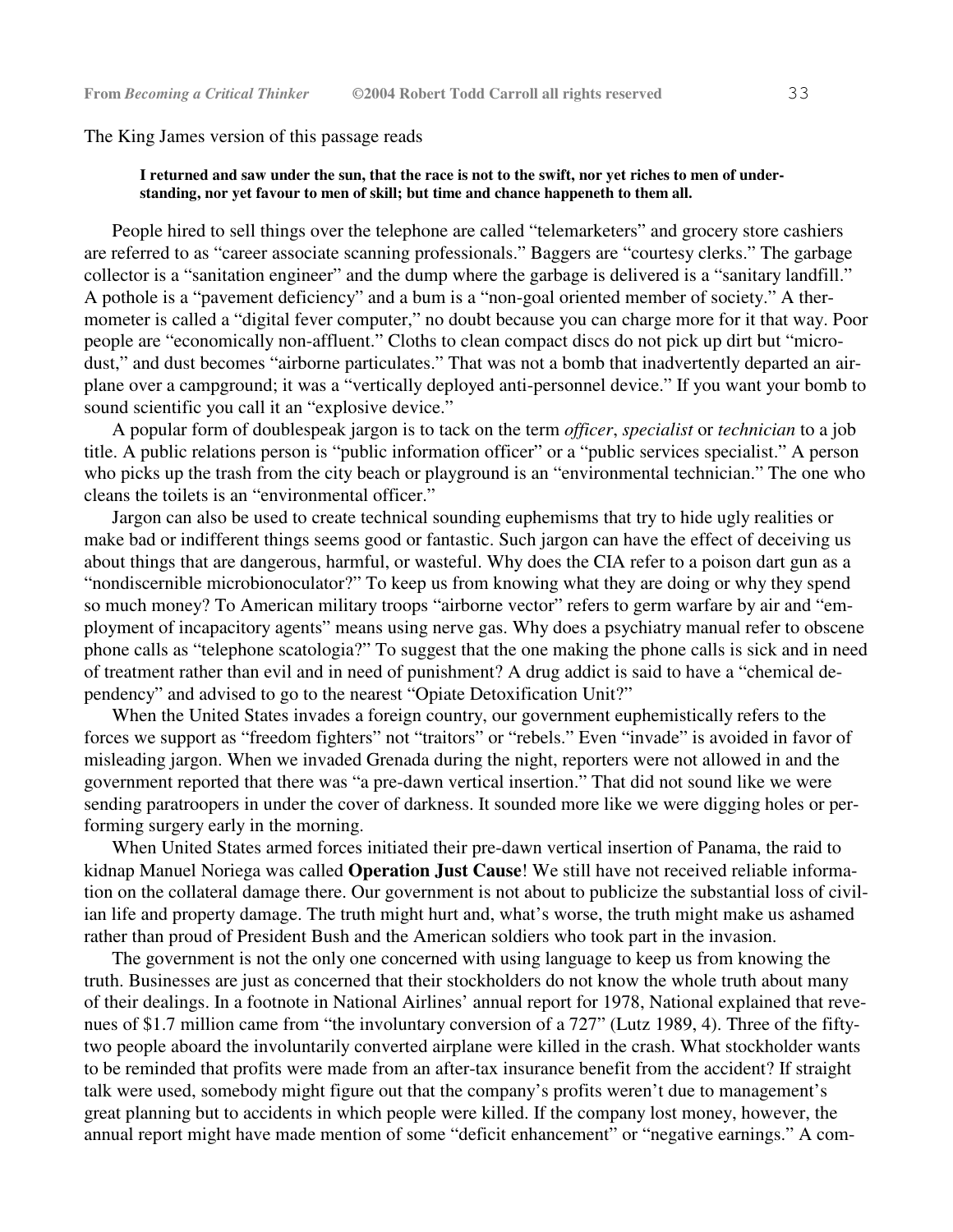pany with increased profits may have decreased revenues or earnings. Maybe this is why executives of companies that are losing billions of dollars a year can justify huge bonuses: they are based on profits not revenues. Profits can be increased by closing down plants, laying-off workers, collecting insurance and a host of other ways that have nothing to do with increased sales or earnings.

Public television stations use deceptive language when they refer to commercial messages from Mobil Oil or Exxon, etc., as "enhancement underwriting" rather than as commercials. The corporate benefactors of public television cannot legally buy commercial time, but they can make contributions in exchange for broadcasting messages that seem like commercials. In 1984 the Public Broadcasting System (PBS) received more than \$57 million dollars in corporate contributions. Since the money is not income but a gift to a non-profit organization, PBS saves money that would otherwise go to the U.S. government for taxes. 3

Of course, we have all probably heard of contractors who do business with the Department of Defense referring to a hammer as a "manually powered fastener-driving impact device" and to a steel nut as a "hexiform rotatable surface compression unit." Presumably, the contractors can charge exorbitant fees for such high-tech devices.

Finally, businesses and companies seem to think that they can take the sting out of laying off people by referring to "downsizing," " right-sizing," "repositioning," "reshaping," "decruiting," "de-selection," "reducing duplication," "focused reduction" or "census reduction." The fact that so many terms have been used to replace "fired," "reducing the head count," or "getting the ax" may not indicate that corporations are developing bigger hearts, but that they are recognizing more and more the value of words to manipulate our perception of reality.

• • •

#### **Exercise 2-3**

Find three examples of doublespeak jargon in newspaper or magazine articles. (E.g., calling a shovel an "emplacement **evacuator" or a parachute an "aerodynamic personnel decelerator.")**

• • •

## **2.3 Obscure and confusing language: gobbledygook**

*Gobbledygook* is confusing non-technical language that misleads or deceives. Edwin Newman offers the following examples of gobbledygook:

The Undersecretary of the Treasury, Edwin H. Yeo III, is asked about additional loans to New York City: "If we find the reasonable probability of repayment is slipping away from us, then we'll have to respond in terms of extension of future credit." If they don't pay what they owe, we won't lend them any more (Newman, 5).

Late in 1974 the Secretary of Commerce, Frederick Dent, said that the rate of inflation in the second quarter of the year was 9.6 percent, and this "validated the essentiality of President Ford's struggle to cut the inflation rate." A civil tongue would have said justified, but that would have cost Dent three words and nine syllables and, in the way of Washington, which would never say satellite photography when it could say technical overhead reconnaissance, commensurate self-respect (Newman, 10).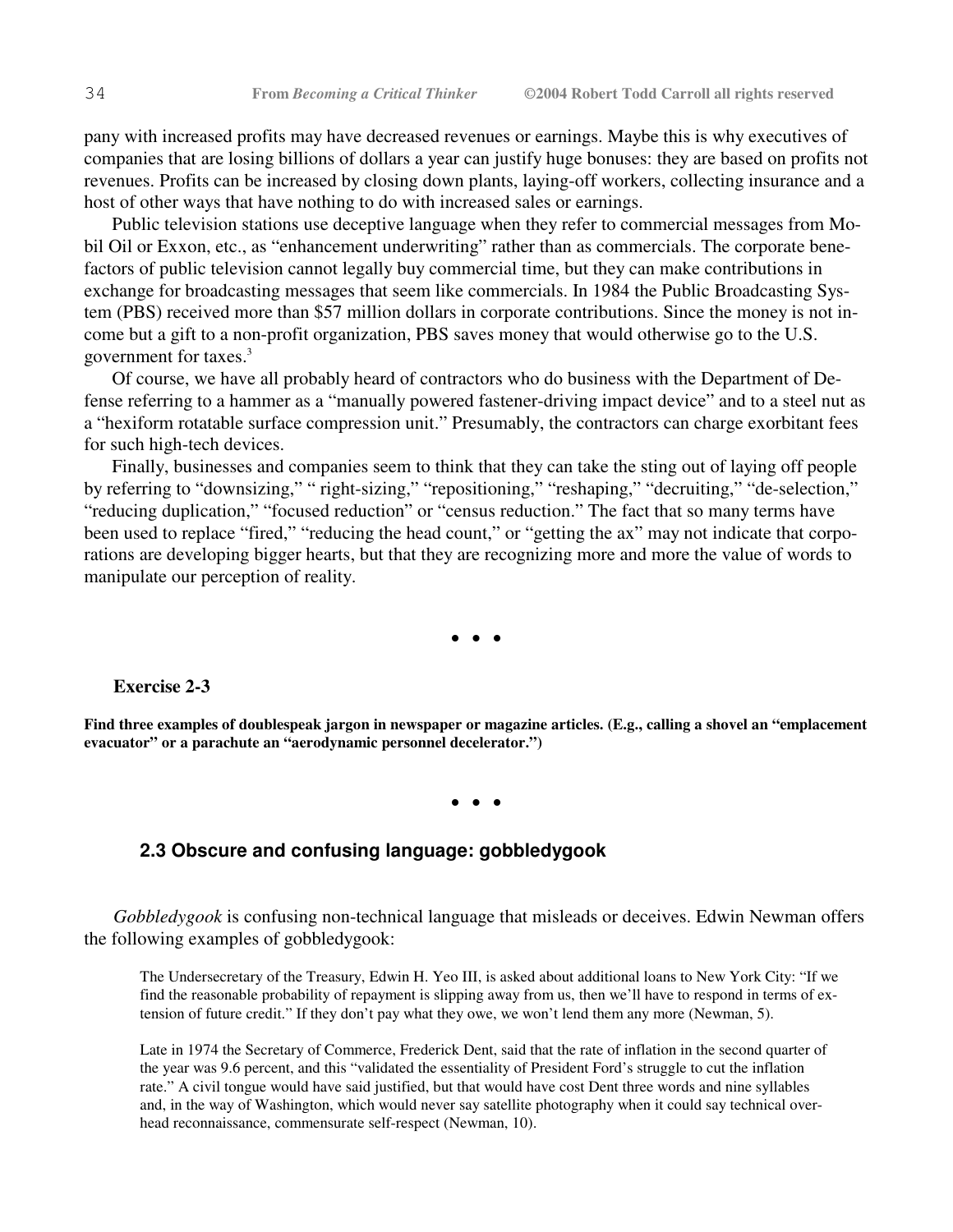Newman also tells the story of Nelson Rockefeller, who was asked whether he would be nominated for President at the 1976 convention. Rockefeller replied, "I cannot conceive of any scenario in which that could eventuate." Neither could Newman.

**"Half the game is 90 percent mental." ---Danny Ozark**

Often, obscure language is used in the attempt to make the necessarily vague appear to be scientific, to make the ordinary seem extraordinary, the simple seem complex, or the mundane seem profound. Sometimes obscure language is used to confuse the public or conceal the truth.

On the other hand, sometimes the intentions of those who purposely obscure matters are understandable, if not acceptable. For example, some obscurity results from the attempt to eliminate ambiguity and vagueness in legal contracts. Also, many people consider obscure anything which they do not immediately understand. It is true that what is clear to one person may be obscure to another. Obscurity is often a function of the lack of necessary background knowledge, especially the lack of necessary vocabulary.

Finally, for some people obscure language is simply a reflection of a confused mind and should not be considered doublespeak. For example, one of my students wrote that "The Bible is not a single book; it is the copulation of many books." Such unintentional misuses of language should not be considered doublespeak any more than the linguistic gems provided by people attempting a language other than their own. For example, when Coca-Cola was introduced to China a multimillion-dollar campaign was introduced which proudly proclaimed its slogan: *Bite the wax tadpole*. No doubt, something was lost in the translation.

In order to avoid being obscure, good writers and speakers define expressions that their readers and listeners are likely to be unfamiliar with. Bad writers use definitions to make things even more confusing, as in this attempt to define "pattern of criminal profiteering":

. . . engaging in at least two incidents of criminal profiteering that have the same or similar intents, results, accomplices, victims or methods of commission or otherwise are interrelated by distinguishing characteristics, including a nexus to the same enterprise, and are not isolated incidents, provided at least one of such incidents occurred after the effective date of this chapter and that the last of such incidents occurred within five years after a prior incident of criminal profiteering. 4

This example of gobbledygook is about one notch less confusing than the following attempt to say "If your check bounces, our receipt is void":

Any receipt for payment made is subject to the condition that it shall be void if any check or draft, to whomsoever payable, taken for or on account of the amount specified herein is dishonored for any reason and that no such check or draft shall constitute a payment to the Company, whether or not the amount due, or any part thereof, has been advanced or credited to the Company by any of its representatives, and that any check or draft so taken may be handled in accordance with the practice of any collecting bank.<sup>5</sup>

It may well be that some people fear that if they express themselves in simple language they might be taken to be simple themselves. Maybe that is why some educators use jargon and gobbledygook. They talk about training students to "successfully relate to others" or "interface with others" instead of saying that they want to teach their students to get along or cooperate. Maybe that is why some people have to "prioritize" instead of *decide* what's most important, or they have to examine "delivery systems" instead of evaluating teaching methods. People cannot just do their best anymore; they have to "maximize their potential." Meetings to discuss important matters and decide what to do about them have been replaced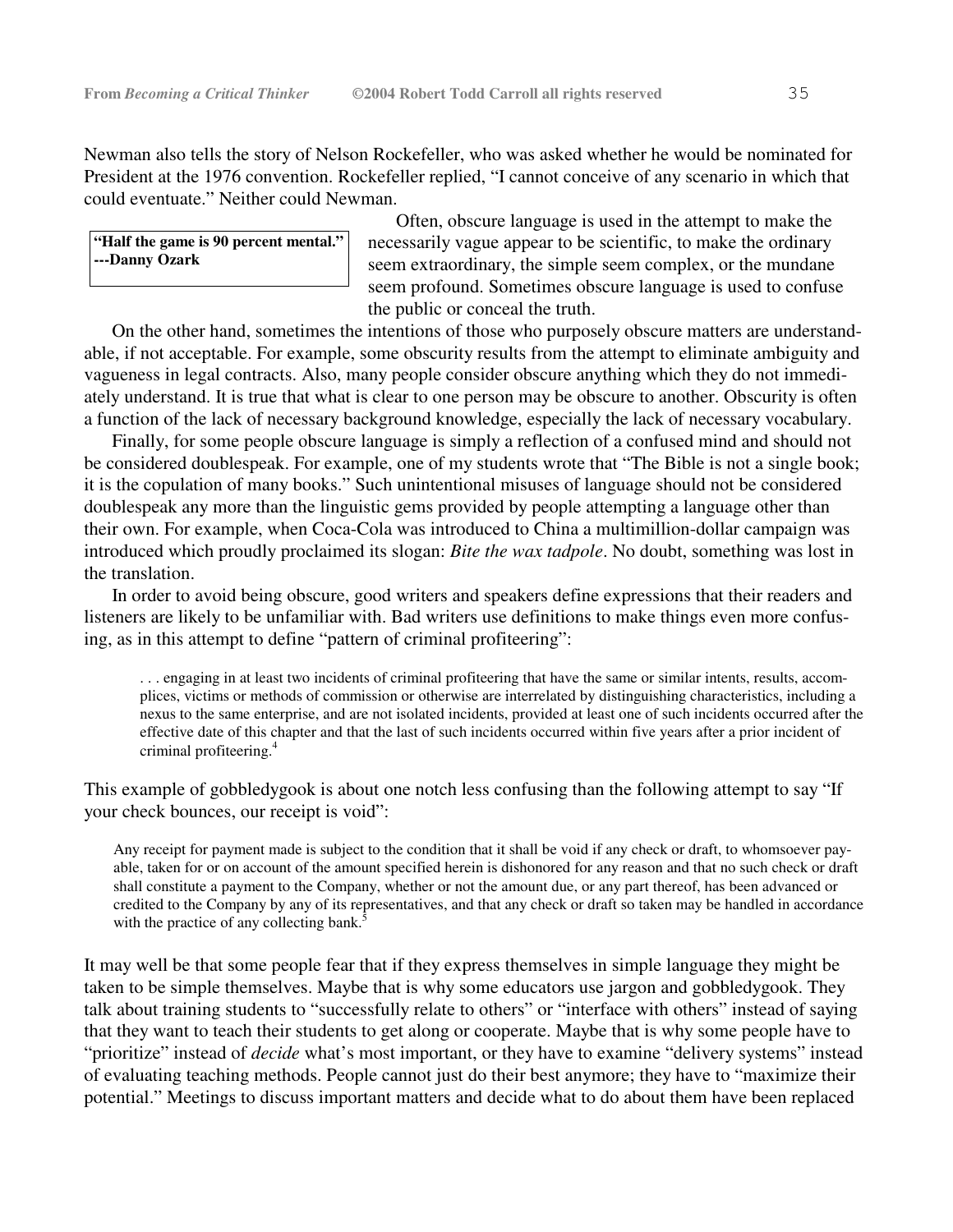with "quality conferences" or "intersegmental committees" "to essentialize priorities" and "take effective proactive stances."

Finally, obscure language gives one an aura of complexity and profundity. Thus, jargon and gobbledygook are often encouraged. We think obscure language will be taken as a sign of intelligence. Even so, it is still likely to lead to confusion and misunderstanding.

• • •

**Exercise 2-4**

**Find an example of gobbledygook in one of your textbooks.**

## **2.4 False Implications**

The final type of doublespeak we will consider is the *false implication*: language that is clear and accurate but misleading because it suggests something false. For example, a package of Carnation Breakfast Bars asserts that the product inside provides 25% of the daily-recommended amount of protein if

*Californians for Telecommunications Choice* **was the swell name taken by a consortium of competitorsto Pacific Bell in a propaganda campaign led by AT & T.**

taken with a glass of milk. What the package does not tell you is that all or almost all of the protein is provided by the milk, not by the breakfast bar. The clearly intended suggestion is that the bar is a good source of protein. Similarly, a package of *Healthy Choice* lunchmeat

says that it is 97% fat-free, which is true if measured by weight, but when 25% of its calories come from fat, isn't the claim deceptive? Cow's milk and other dairy products are high in fat and cholesterol, but the dairy industry cleverly expresses fat content as a percentage of weight. Using this system, milk said to have 2% fat is actually 31% fat when fat is measured as a percentage of calories. Whole milk and yo-

#### **We Just Want to Help**

The American Heart Association's "Heartguide' program awards a seal of approval to products that meet certain guidelines for total fat, saturated fat, cholesterol and sodium. Companies pay a fee of \$15,000 to \$640,000, depending on product sales, for the right to put a red heart with a checkmark on their products. The Heart Association won't reveal the criteria they use.

One product already approved is Promise margarine. Dr. Jeffrey Blumberg, professor of nutrition at Tufts University, claims "this can give a misleading impression that margarine is a heart-healthy food, and clearly it is not."

Dr. Dennis L. De Silvey, a cardiologist and a national board member of the Heart Association, replies: "It is totally incorrect that margarine is a bad food. People are going to eat margarine, and this makes it easier for them to understand what is the appropriate amount."

James S. Benson, acting commissioner of food and drugs for the Food and Drug Administration, said that the Heartguide program "could very easily result in the endorsement of products--such as some varieties of margarine, spreads and salad dressings--that quite simply do not represent the kinds of foods that ought to be promoted to achieve healthy hearts."

Bonnie Liebman, director of nutrition for the Center for Science in Public Interest, said: "The American Heart Association is filling the gap left by government. There are millions of people who want a simple thumbs up or thumbs down."

gurt are 49% fat, cheese is 60-70% fat. (There is no low fat butter: butter is 100% fat.)

The grocery store is one of the places where deceptive use of language is commonplace, especially the use of false implications. Deceptive food labeling is so extensive that the Bush Administration announced plans for mandatory nutritional labeling on virtually all packaged foods. 6 The Secretary of Health and Human Services, Dr. Louis W. Sullivan, claimed that the "grocery store has become a Tower of Babel, and consumers need to be linguists, scientists and mind readers to understand the many labels they see." Not wanting to sound too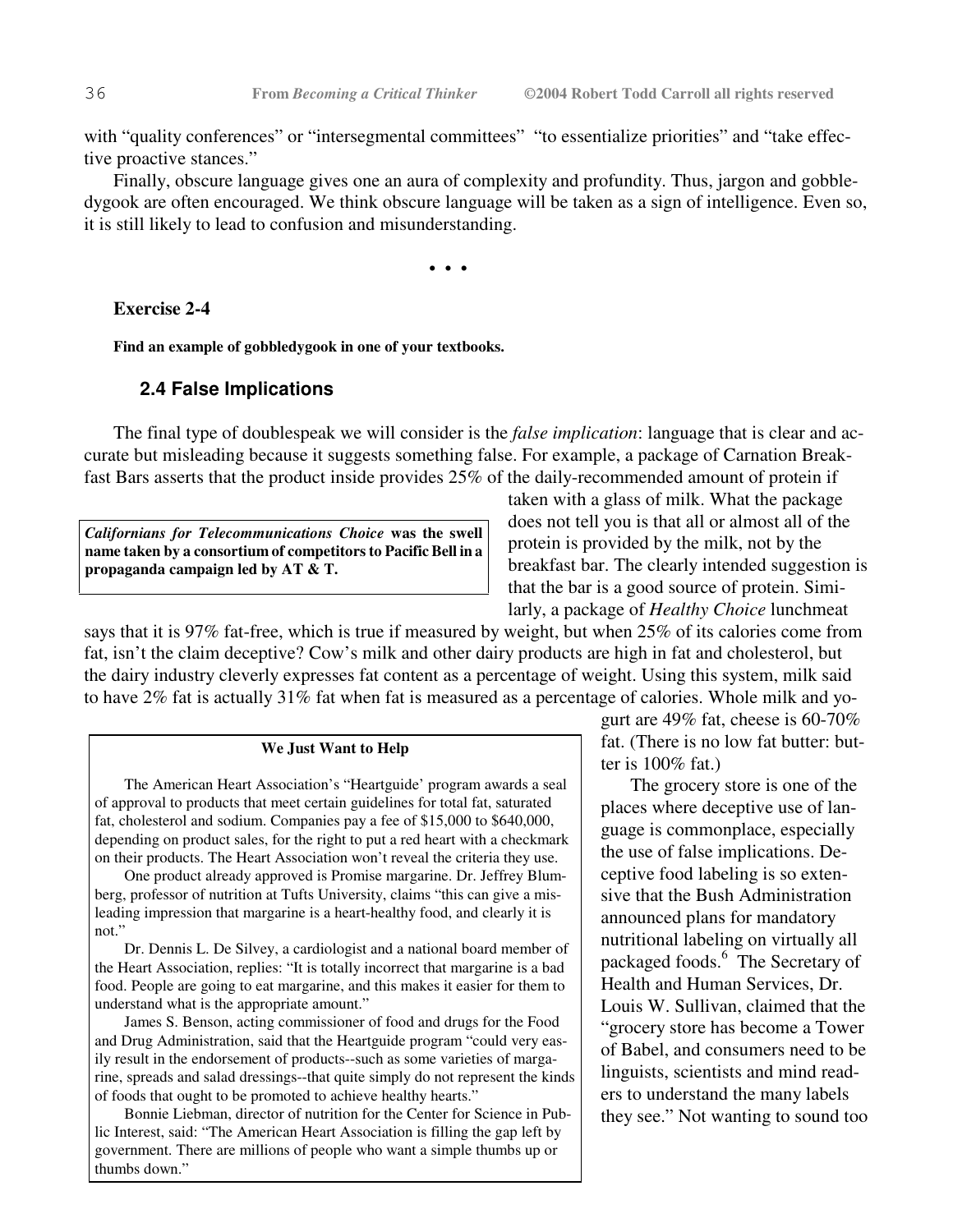alarmed, Sullivan added, "frankly, some unfounded health claims are being made." Sullivan didn't specify any particular claims that were unfounded but he did say that the government is concerned about claims such as "low fat," "high fiber," and "no cholesterol." That is a good start. I hope they get around to defining some other terms as well, like "natural" and "pure" and "lite." Chemicals that flavor, emulsify, or preserve a product may be present in foods labeled "natural" or "pure." The next time you are in the grocery store pick up several "natural" or "pure" products and read the lists of ingredients. You may be in for an unpleasant surprise. Also, ask yourself why do so many products have the following words in their names or labels: "health" or "healthy," "fresh" or "farm fresh," "nutritional" or "country?" <sup>7</sup> Do these word imply something that is false?

You might think that a product called Lemonade Flavor Drink might have some lemon in it. Not a chance. This General Foods product has no lemon juice, no lemon pulp, not even any lemon peel in it.

When asked how Pillsbury could call a product that contains artificial flavorings and BHA (a preservative) "Natural Chocolate Flavored Chocolate Chip Cookies," a company representative replied that 'natural' modifies 'chocolate flavored' not 'cookie.' I guess that means that the artificial chocolate flavoring was natural. But what is the implication of those words to the shopper? Says Lutz, "You'd better brush up on the syntactic structure of modification if you want to be able to read food labels these days" (Lutz 1989, 28).

Finally, what does it mean for the environment now that so many products are being touted as *recyclable, recycled, biodegradable* or *ozone friendly*? What significance is there to Tetra Pak's and Combibloc's claim that their juice boxes are "easily recyclable" when there are few recycling programs that accept juice boxes? What was the point of Mobil Corp.'s claim that its Hefty trash bags are "degradable" when they degrade only if exposed to the ultraviolet light of the sun, but most such bags end up buried in landfills? Being made from recycled materials may not be significant if the *percentage* of recycled material in the product is negligible. Being compostable may be insignificant if there are not many facilities available to do the composting. Thus, what is the point of Proctor and Gamble, which has roughly half of the \$3.8 billion U.S. market for disposable diapers, advertising that it is developing technology that converts disposable diapers into compost? "The fact that they're running these ads has led to a direct misleading effect," said John McCaull, general council for Californians Against Waste. "It's fostering a belief in the public that these facilities and programs actually exist when that's hardly the case."<sup>8</sup>

## **Exercise 2-5**

**Find three examples of false implications in product labeling or advertising.**

**• • •**

## **3. Other abuses of language**

Besides doublespeak, there are several other abuses of language the critical thinker should consider: *hedging, weasel words, vague comparisons, assuring expressions* and *sneaking in opinions as if they were facts*....to name just a few.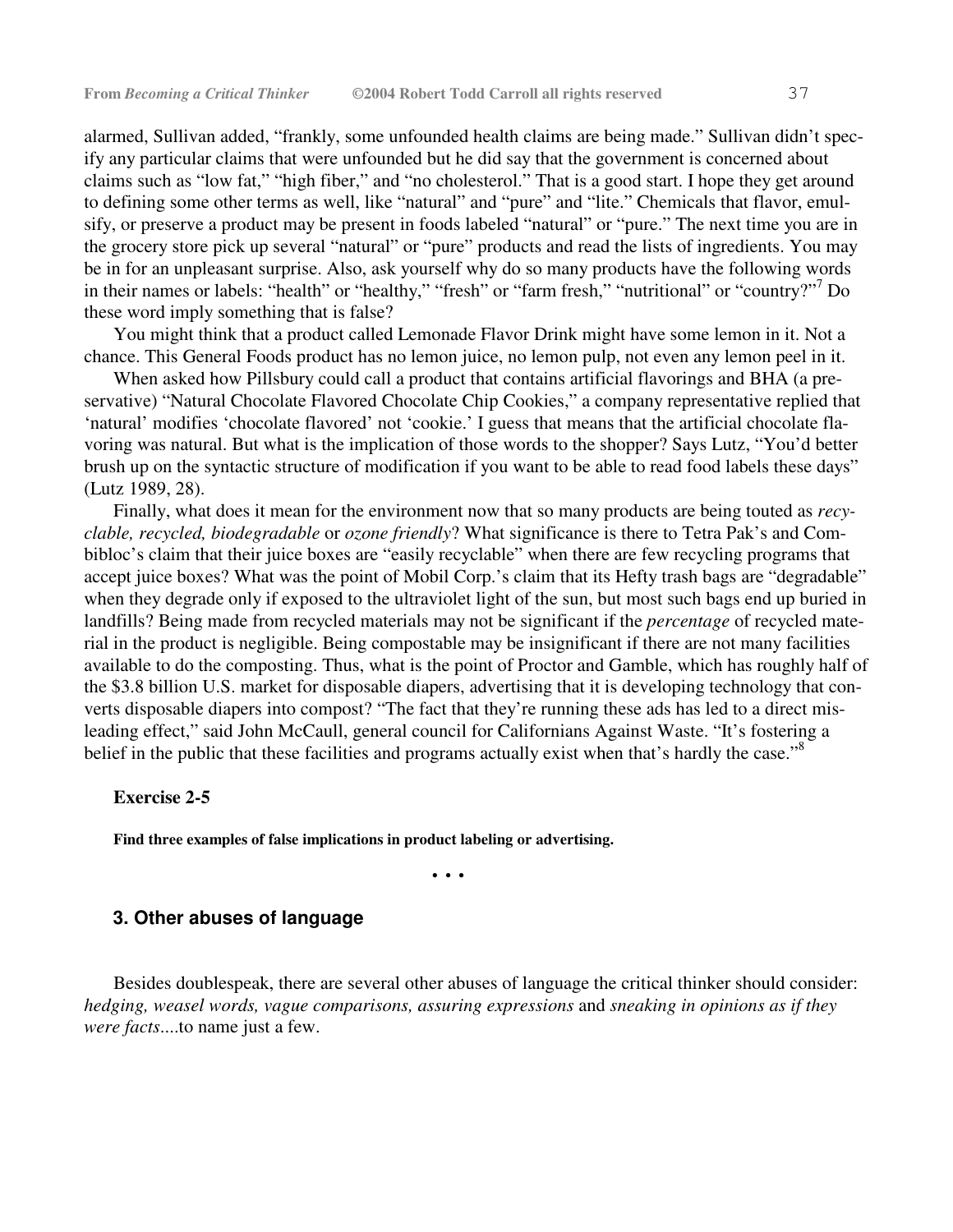# **3.1 Hedging**

*Hedging* is using language that appears to commit one to a particular view, but because of its word-

ing, allows one to retreat from that view. Hedging is a way to evade the risk of commitment. Former U.S. senator S. I. Hayakawa offers us one of the more effective examples of hedging in politics. When asked, "Should the United States give back the Panama Canal to Panama?" he responded, "Hell no. We stole it fair and square." Hayakawa evaluated his response as

*"I intend to open this country up to democracy and anyone who is against that I will jail, I will crush." --Joao Baptista Figueiredo, President of Brazil (1979)*

being a "perfect political answer." (And I always thought the perfect political answer was the one which said absolutely nothing, offended no one, and which everyone thought expressed their sentiments exactly!)

While serving as Lt. Governor of California, Mike Curb was consulted on all major decisions by his record company, Mike Curb Productions Inc. During his campaign he had said: "If I'm elected, I will reorganize my assets, whether it's a trust or whatever, so I am no longer involved." When Curb was accused of going back on his campaign promise, he responded by saying that he draws a distinction between "being involved" and "being consulted." "Being involved implies a day-to-day role," he said, "which I am obviously not doing."

President Ronald Reagan said in a televised speech: "I will not stand by and see those of you who are dependent on Social Security deprived of the benefits you've worked so hard to earn. You will continue to receive your checks in the full amount due you." Had Reagan, who for years had publicly opposed increases in such federal programs, suddenly become a friend of those on Social Security? White House speaker David Gergen said that the President's words were "carefully chosen." Reagan was reserving the right to decide who was "dependent" on Social Security benefits, who had "earned" those benefits, and who was "due" what and how much the "full amount due" to them amounted to (Lutz 1989, 15-16). In other words, Reagan had not changed his position. Although he had nothing to do with the increases, which were mandated by Congress, Reagan tried to give the impression that he was somehow responsible for making sure that the benefits were paid.

President Bill Clinton took hedging to new heights in his many depositions and testimonies regarding his relationship with White House intern Monica Lewinsky. She stated in a sworn affidavit that "I have never had a sexual relationship with the president." Clinton swore that what she said "is absolutely true." She later admitted to having oral sex with the president; he later admitted that he "did have a relationship with Miss Lewinsky that was not appropriate." Clinton tried to make a distinction between having a sexual relationship and engaging in sexual acts. Later, in his address to the people on August 17, 1998, he claimed that his previous "answers were legally accurate," and he admitted only that he had "misled people."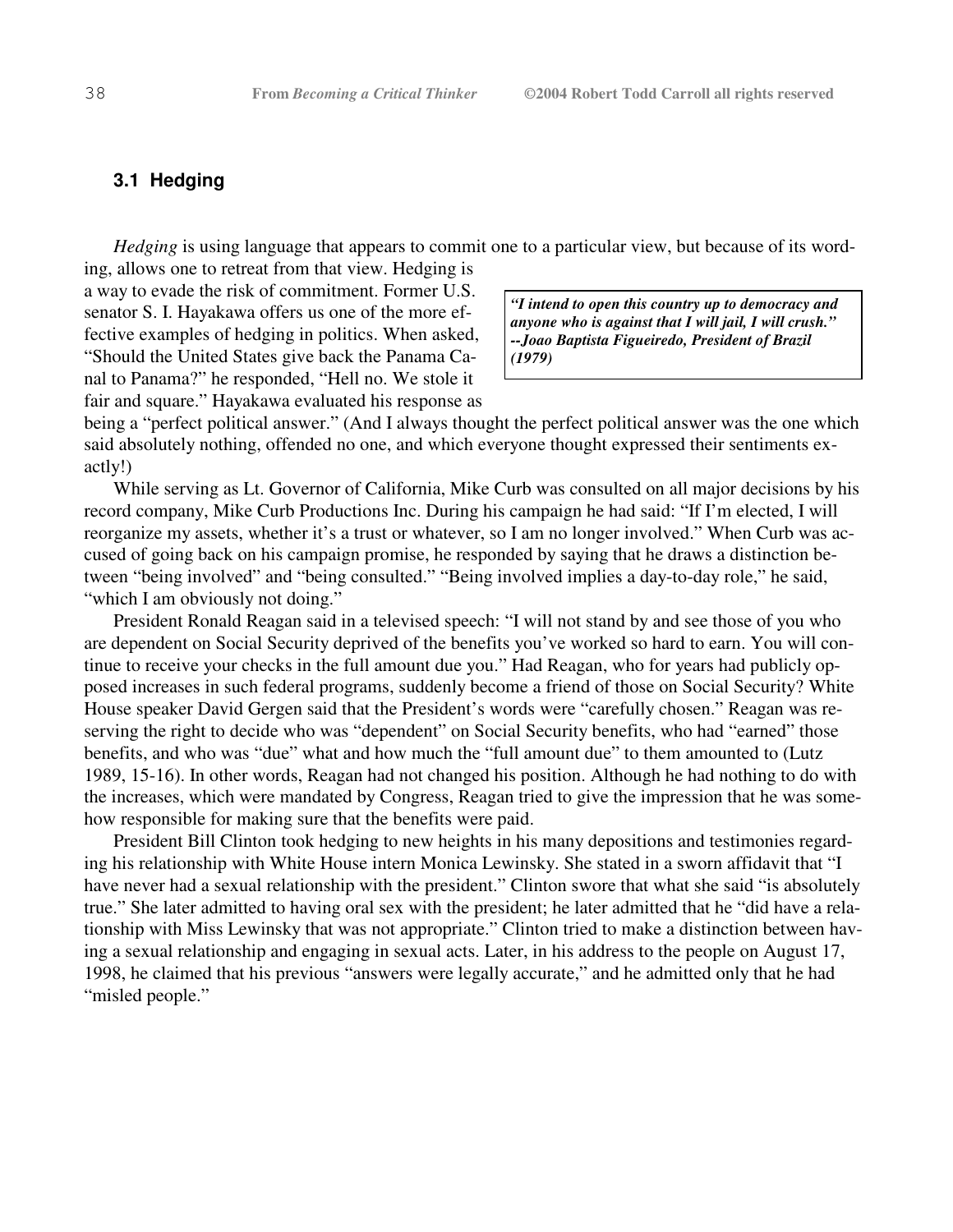# **3.2 The language of advertising: weasel words, vague comparisons, and meaningless expressions**

In order to hedge effectively, one must master a short list of *weasel words* that are often used to evade or retreat from direct, forthright statements. Weasel words give the impression of taking a firm position while actually avoiding commitment to any specific claim.

Advertisements tell us that certain products *help* or *may help* (prevent, stop or fight) this or that. A toothpaste *helps fight* tooth decay. An aspirin *may help* relieve pain. Note that the ads do not say specifically what the product will or can do. The only weaker claim they could make would be that their products *may or may not help* this or that. 9

Many ads note that "supplies are limited." That is true of just about anything in the sense that no consumer good could exist in infinite quantities. But the claim suggests that you better hurry and purchase the product before they're all gone.

Then there is 'only', a little word used to suggest a great deal. What is the difference between pork bellies that are \$9.95 a lug and pork bellies that are *only* \$9.95 a lug? The latter sounds like you are getting a great deal. The word 'only' suggests that the price is low. Those special offers for "a limited time only" imply that you better order *now* before it is too late.

'Only' can also suggest that a statistic is low. "*Only* half of all women who have been married one time say they would marry the same man if they had it to do over again, according to a new survey." If that were true then only half would *not* marry the same man again.

'Almost' is almost as slippery as *only*. Some products promise *almost* miraculous cures or *almost* superhuman healing secrets. Others promise to *almost* instantly get your dishes *virtually* spot-free. In other words, the product will not get your dishes spot-free instantly.

Another favorite expression of advertisers is 'up to', as in "This pen lasts *up to* 20 per cent longer." The ad does not say that the pen *will* last twenty percent longer, but even if it did it still wouldn't mean much since it doesn't say longer than what. What does it mean when a package of almonds has the words "15% *more*" on it? Who knows? Or what is being promised by an ad which says "Come to our store and save *up to* 50 per cent." Even if you save nothing you still save within the promised range. The ad only says that the most you can save is 50 percent; it says nothing about the least you can save. In fact, it does not even say that you will actually save anything—although that is clearly the inference the advertiser hopes the buyer will make.

It should be obvious that a critical thinker would not look to advertising as a source of reliable information, but as George Orwell pointed out, we need to keep asserting the obvious. Advertising may be interesting, seductive, productive, sexy, humorous, entertaining, misleading, deceptive, false, or mali-

cious, but it is rarely informative. No one should base his or her beliefs about the world on advertising. It should go without saying that a critical thinker should not be seduced by the appeals of ads. True, many

**"One can like or dislike a television commercial....But one cannot refute it." -- Neil Postman,** *Amusing Ourselvesto Death*

of our values and habits—even a few false needs—have originated in advertising (like our concern with bad breath or foot odor or the color of our lips or hair). True, many of us feel like inferior human beings because we are not thin or muscular, do not have good tans or thick hair, but we shouldn't be swayed by the constant bombardment of ads that try to persuade us of what is good and what will make us happy.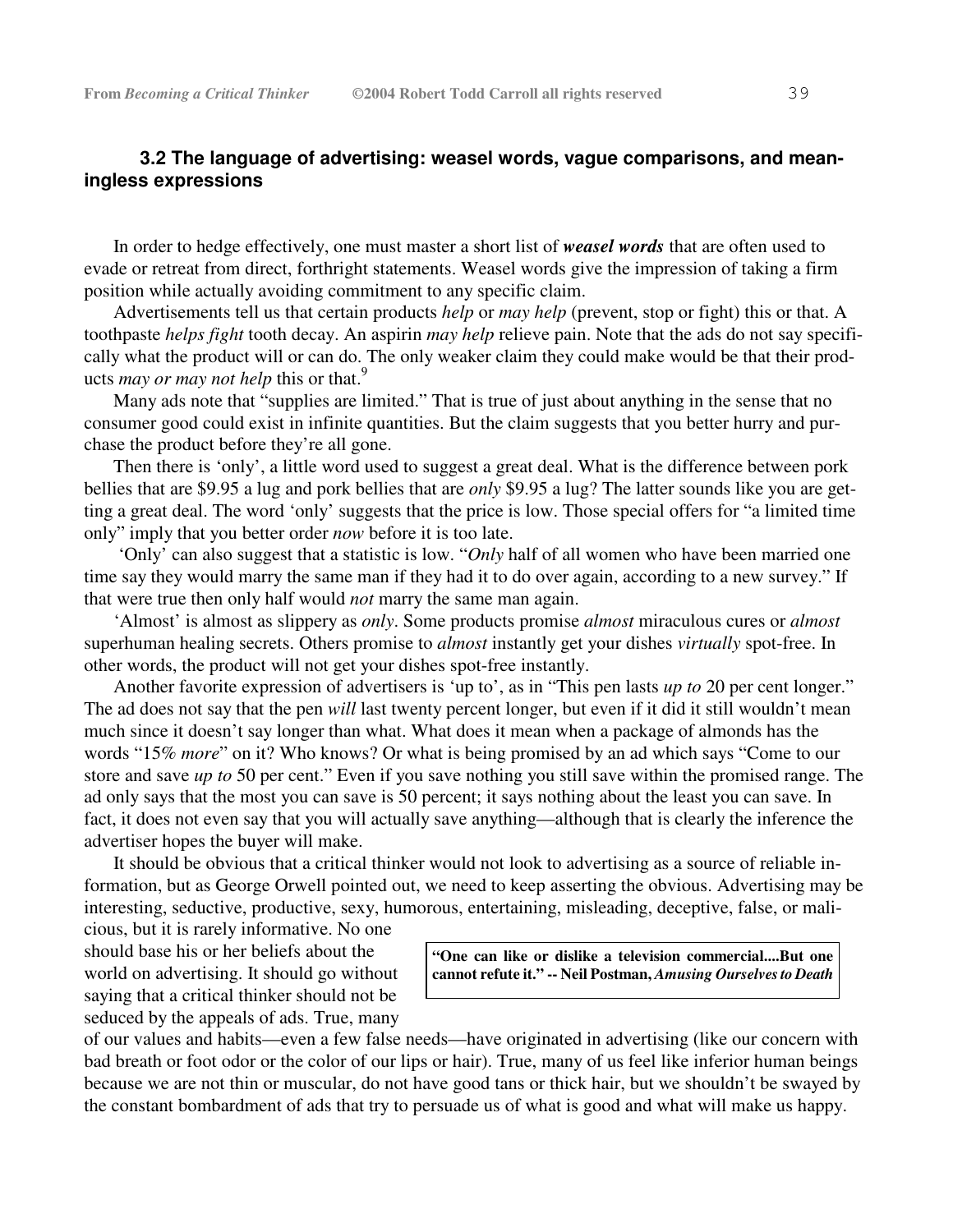Most advertisements do not provide us with good reasons to believe anything and they are certainly not reliable sources of information.

The language of advertising is usually either misleading, deceptive, vague, or absurd. We have already given examples of common weasel words used in ads, such as "helps," "may help," "only," and "up to." Besides these misleading and deceptive terms, ads frequently us *vague* language. Ads, for example, often make vague comparisons:

**"Colgate users have** *fewer* **cavities. . . ." [fewer than whom?]**

```
"15 % more . . . ." (on a package of almonds) [more than what?]
```
"In a recent survey, more people preferred . . . ." [how large was the survey? How many more?]

Ads often use *absurd or meaningless expressions*: a detergent is said to get clothes "whiter than white," a beer is said to be the "King of Beers." General Electric thinks we will be impressed that it brings "good things to life." One ad tells us that "You can be sure if it's Westinghouse." Another declares: "Tandy. Clearly superior." We are invited to "Come to where the flavor is. Marlboro Country" or to become part of "The Pepsi generation."

In short, the language of advertising is like much of the language of politics: vague and deceptive. This should not be surprising, since most political speech is thinly disguised advertising. Press conferences and off-the-cuff remarks are often part of propaganda campaigns aimed at selling us on politicians and their ideas. It's no secret that political candidates and elected officials hire advertising agencies to sell the public on images: the candidate becomes another commodity to be sold to the masses.

• • •

#### **Exercises 2-6**

A. Find at least one example of a speaker, writer or advertisement that makes a *false implication* or which engages **in** *hedging.*

**B**. **Find at least one example of a speaker, writer or advertisement that uses** *weasel words*.

C. Discuss each of the following expressions used in advertisements. Are the ads deceptive in any way? How?

- \*1. Montsanto: "Without chemicals life itself would be impossible."
- 2. Pacific Bell: "Reach out and touch someone."
- 3. Marlboro Lights: "The spirit of Marlboro in a low tar cigarette."
- 4. Colt 45 Malt Liquor: "If unique is what you seek."
- 5. Beaulieu Vineyard (for a burgundy wine): "The anticipatory hush....The slow velvety pleasure."
- \*6. Eve Light 120's cigarettes: "Tastes as good as it looks."
- 7. L & M cigarettes: "The proud smoke."
- 8. Virginia Slims : "You've come a long way, baby."
- 9. Edge skin conditioner: "Switch to new Skin Conditioning Edge gel, for that closer, smoother feeling."
- 10. Scholl exercise sandals: "Sometimes dreams are only a step away."
- \*11. Pantene Pro-V: for hair so healthy it shines.
- 12. There's no dog like your dog. And no heartworm protection like ours. Heartworm protection plus. Right from the heart.
- 13. Just 5 calories per olive and tons of taste.
- 14. (Ad for the Chrysler New Yorker) "Like Most New Yorkers, this one is sophisticated, refined and definitely has an attitude."
- 15. Loro Piana's Tasmanian<sup>™</sup> Fabric Performs Like No Other."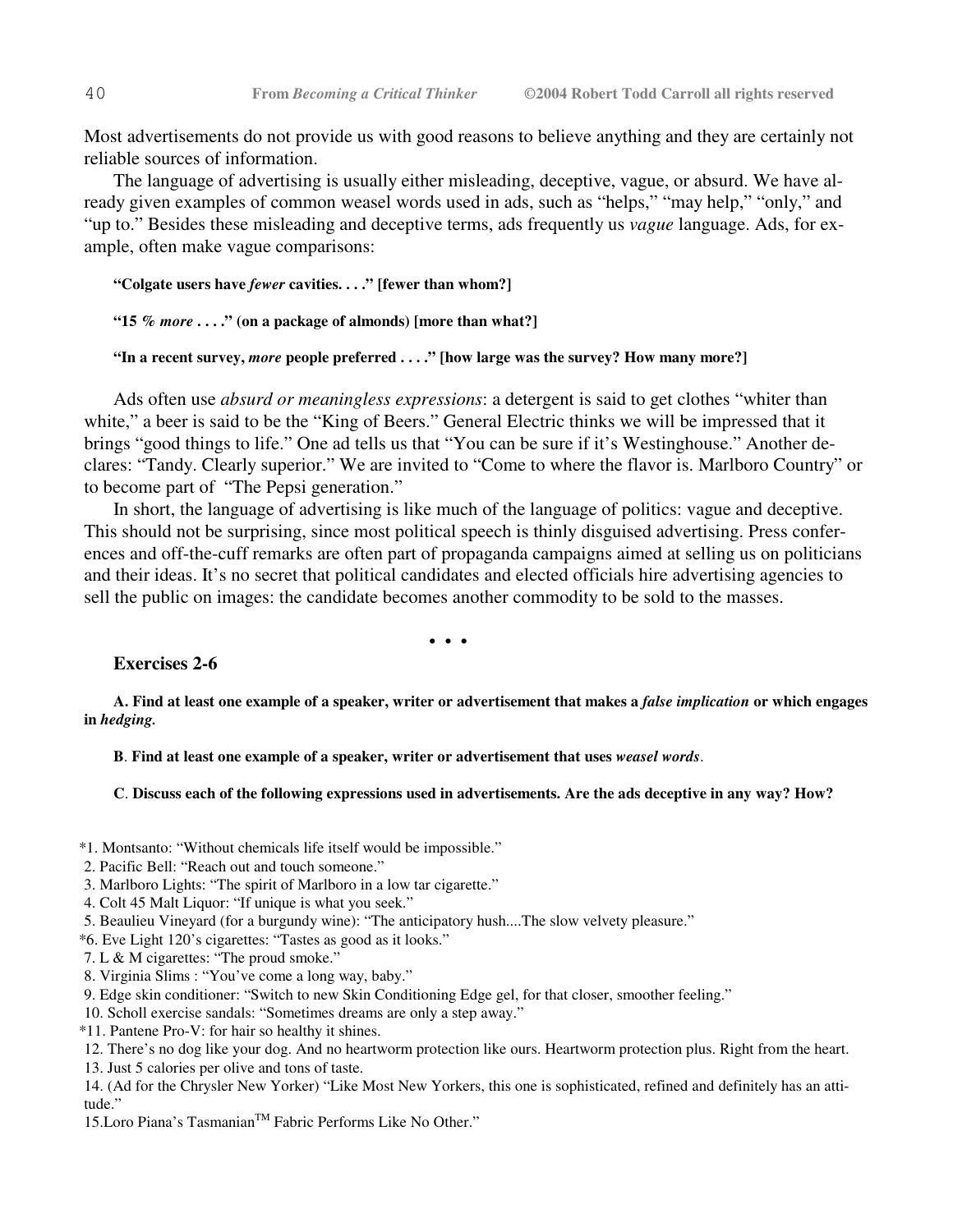**D. Find three examples of advertisements which make absurd or meaningless claims**. (E.g., "Gets clothes whiter than white"; "King of beers"; "G.E. We bring good things to life"; "You can be sure if it's Westinghouse"; "Come to where the flavor is. Marlboro Country"; "Miller's: Made the American Way.")

• • •

## **3.3 Assuring expressions and other no-brainers**

One way to keep others from thinking about what you are saying is to assure them that what you have to say need not be questioned. This can be done very subtly by using *assuring expressions*. Many claims are preceded by expressions that assure us that they are warranted.

For example:

| "As everyone knows"              | "It is certain that"     |
|----------------------------------|--------------------------|
| "As you already know"            | "It has been shown that" |
| "The truth is"                   | "Experts agree that"     |
| "Being reasonable, you will see" | "I assure you that"      |
| "Common sense tells us that"     | "That's a no-brainer"    |

Why are such assurances made? If everyone knows something, then there is no need to say that everyone knows it. The truth is that such assurances do not inform us of what they literally assert. Rather, they inform us that the speaker does not consider what follows to be up for question. So, we should not expect to be given any reasons for what follows. If the speaker did not use the assuring phrase or word, then perhaps someone might ask her to back up her claim. But who would dare question what he already knows? Who would contradict common sense or what everyone knows? The fact is that each of the above assurances implies trust. In a context of honest discourse among people who trust each other, assuring phrases save time and simplify communication. But even in situations of trust, people can—and sometimes will—abuse their position. So, we should be aware of and beware assuring expressions. Of course, everyone knows this already, since it is just a matter of common sense!

## **3.4 Sneaking in judgmental words: opinions put forth as facts**

Another way to keep others from thinking is to use *judgmental words* that evaluate the situation so they can be spared the agony of thinking for themselves. There is nothing wrong with making judgments and using the appropriate words to express those judgments. However, some writers may give you their *evaluation* of the situation under the guise of a factual report. For example, a writer says that "an *accurate* assessment of the situation was made by the Pentagon" or "the President took *justifiable* pride in signing the Trade Agreement with China." The writer is making judgments for you, telling you that an assessment is accurate or suggesting that a trade agreement was a good one. There are always those who are ready to give us the *right* view, the *correct* opinion, *trustworthy* advice, *reliable* information, or the *true* story about some *scoundrel, dishonest barracuda, interested party, pervert,* or *communist dupe*!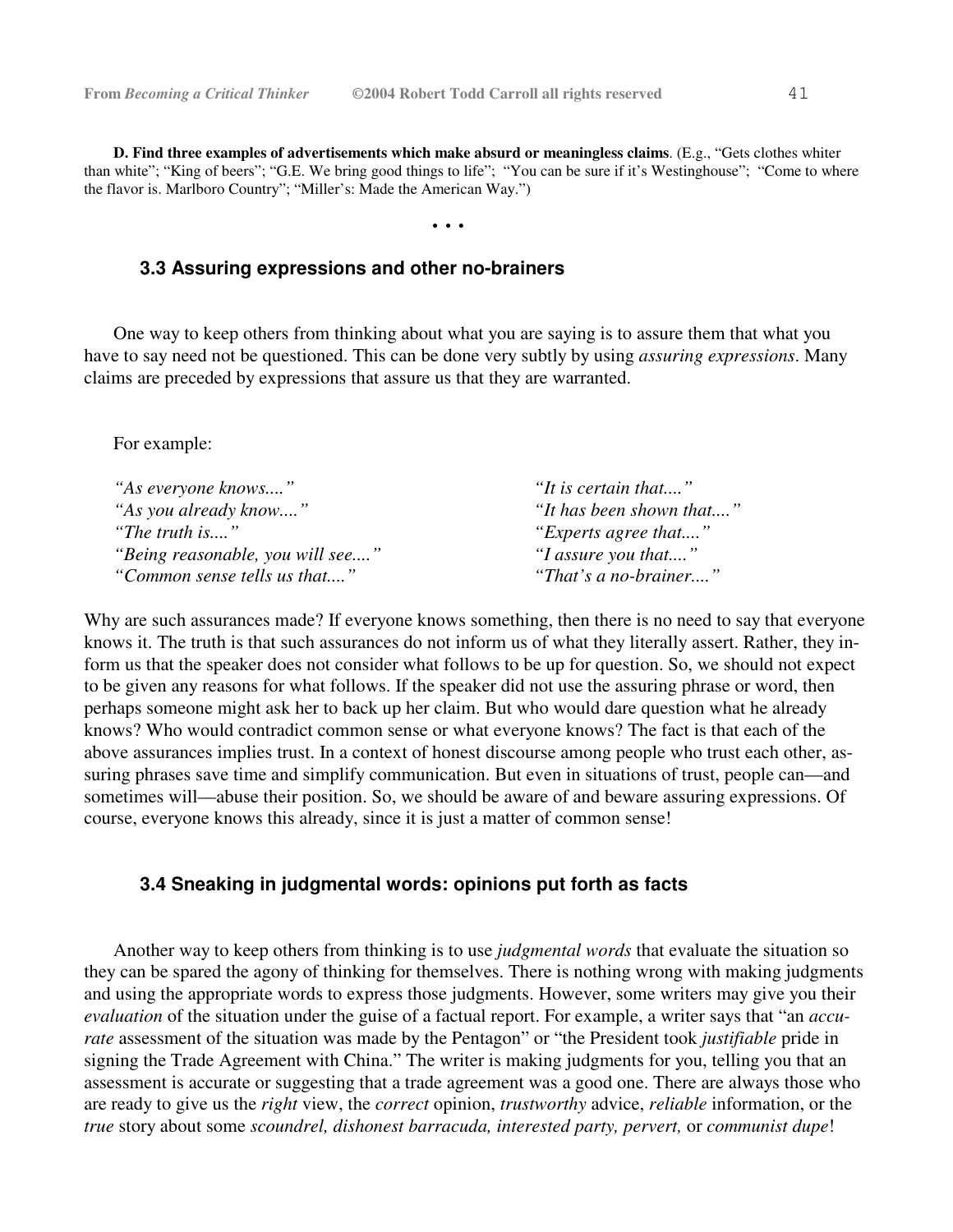Beware of such language. It indicates people less interested in having you *think* than in having you *think as they do*.

Nowhere is this better exemplified than in the successful 1992 campaign in Colorado to pass a constitutional amendment barring laws that specifically protect homosexuals from discrimination. The leader of the campaign, Will Perkins, stated that "Language doesn't shape the campaign—it *is* the campaign." The hope was to influence and shape public opinion by characterizing homosexuals as people with a *sexual preference* rather than *sexual orientation,* who have an *agenda* rather than *goals* to secure *special rights* rather than their *civil rights.* On the other side, gay activists were trying to get the term "sexual preference" eliminated from public discourse because it implies that homosexuality is chosen rather than given to a person by nature or nurture.<sup>10</sup> Each side recognized that the words used to frame

The following claims are taken from a list of written claims made by motorists who had been in accidents.

--I was taking my canary to the vet. It got loose in the car and flew out the window. The next thing **I saw was his rear end and there was a crash.**

**--The guy was all over the road. I had to swerve several times before I hit him.**

**--I turned the wheel and found myself in a different direction going the opposite way.**

**--A stop sign suddenly appeared where no stop sign had ever appeared before.**

**--An invisible car came out of nowhere, struck my vehicle and vanished.**

the issues would affect how people would be encouraged to think about those issues without actually thinking about the issues.

## **4. Clarity and language: ambiguity and vagueness**

Unclear language can be a hindrance to communication and to critical thinking. Language that is vague or ambiguous may be misunderstood. Ambiguous or vague language can be intentional and aim to deceive or mislead, as doublespeak does, but it can also be unintentional. Thus, here our focus will be on ambiguity and vagueness themselves, rather than on their intentional misuse. Our focus will therefore shift from being on guard against those who would intentionally mislead or deceive us, to the more positive goal of ensuring clear communication, whether it be our own or that of others.

# **4.1 Ambiguity**

When a word or expression can be reasonably understood in more than one way, it is said to be *ambiguous*. For example, a group of parents opposing sex education classes at Catholic schools in the Sacramento diocese got together and called themselves *Irresponsible Sex Education Opponents*. Had they reflected a bit, they might have seen that their group's name would be found highly amusing by the supporters of the classes. The opponents of the classes seem to be saying that they themselves are the ones who are irresponsible. Or maybe they're saying that they are against education on irresponsible sex. Or maybe they're saying they're against sex education that is irresponsible, in which case they are suggesting that they believe there is a responsible form of sex education. In any case, it was a bad choice of words.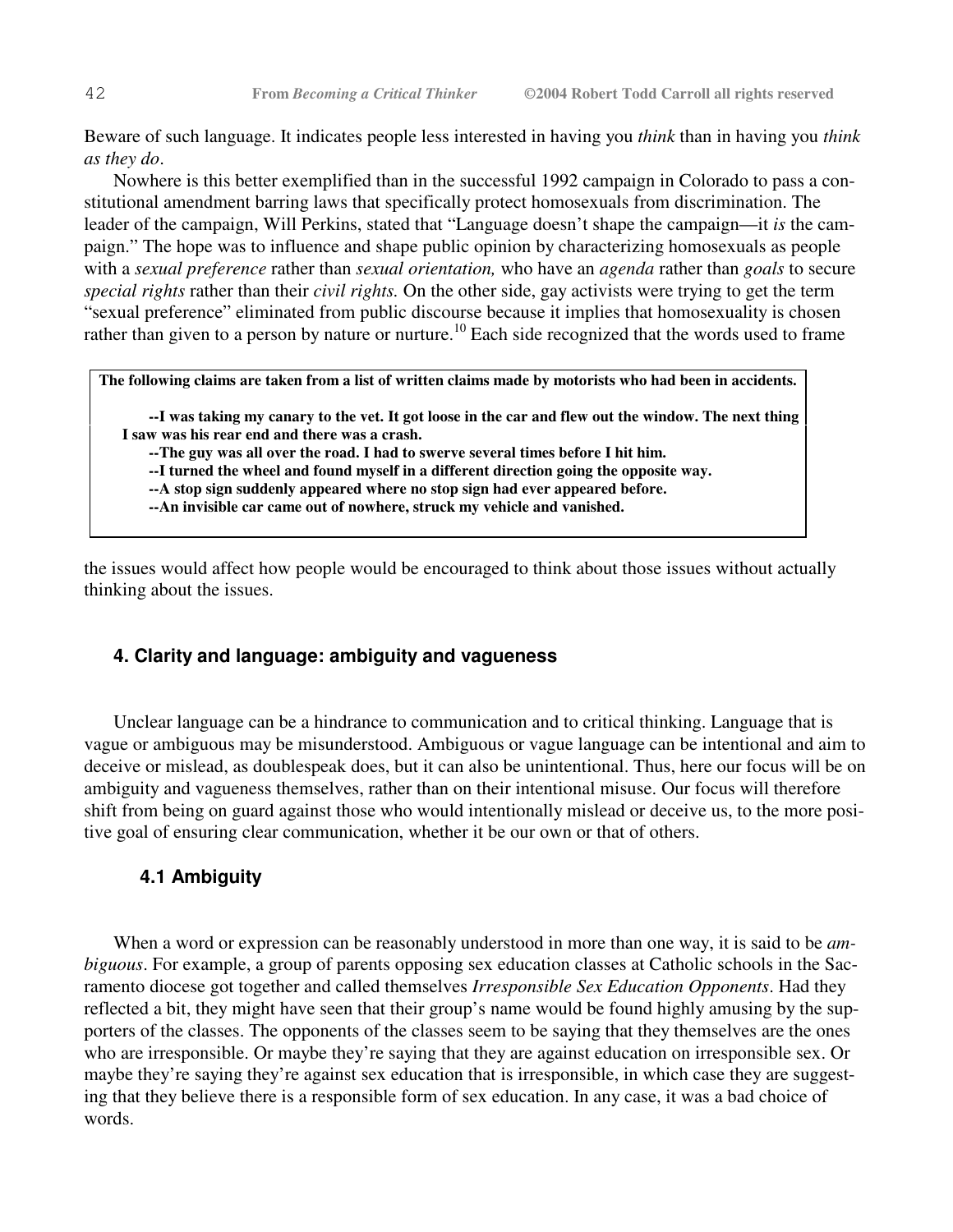Ambiguity is often unintentional, due to carelessness. A writer or speaker intends to say one thing, but either says another or says it in such a way that it might be understood differently than intended. A headline states **LYING EXPERT TESTIFIES AT TRIAL.** Is the expert a liar? Is the one testifying an expert at telling when someone is lying? **PSA AIRLINES ONLY FLIES DIRECT TO BURBANK** a highway billboard declares. Is PSA the only airline that flies directly to Burbank? When PSA flies to Burbank does it only fly direct?<sup>11</sup> Or, is Burbank the only city to which PSA flies?

A headline says **CHILD MURDERER HAUNTS TOWN**. Is a child murdering people or is someone murdering children? **NUDE PATROL COMBS BEACH** states another headline. Are those on patrol nude or are they looking for nudists?

In 1978 the City Council of Florence, Oregon, found a unique way to solve the population problem. They passed an ordinance that made it illegal "to have sex while in or in view of a public or private place." That about covers it. No doubt they were trying to ban scandalous sexual behavior, not all sexual acts.

| FOR SALE: Big dog. Beautiful animal, good watchdog.<br>Will eat anything. Especially fond of children. |
|--------------------------------------------------------------------------------------------------------|
|                                                                                                        |

In 1987 California Governor George Deukmajian appointed Dan Lungren as state treasurer following the death of Jesse Unruh. The state Senate approved the nomination but the state Assembly rejected it. The governor knew that the State Constitution asserts that

for an appointment to be valid a majority is required in both houses. He cited a 1976 amendment to the State Constitution, however, as justifying his contention that Lungren should become state treasurer although rejected by the Assembly. The amendment states that "if neither confirmed nor denied by both the Senate and Assembly within 90 days, nominees may take office." Lungren had been neither confirmed nor denied by both houses! The California Supreme Court ruled that the state Constitution's requirement of a majority in both houses was the law. Clearly, somebody goofed in writing the amendment. It seems that the intent was to insure a speedy process, to make sure that a vote was not delayed indefinitely but was taken within 90 days of nomination. The governor was right; that's not all the amendment says.

While ambiguity is sometimes intentional, as in the earlier examples of hedging by Ronald Reagan, Mike Curb, and Bill Clinton, ambiguity is often the result of carelessness. In either case, however, ambiguity is a hindrance to critical thinking. We cannot make reasonable judgments as to what to think and do if the information we receive is ambiguous. Often, even an astute critical thinker does not realize that an expression could be understood in another way, until it is too late.

## **4.2 Vagueness**

Vagueness is often a considerable hindrance to critical thinking. Most communication, however, is vague to some degree. Vagueness only becomes a problem when language is less precise, specific, or definite than the context requires.

One kind of vagueness is due to not being precise or specific enough with numbers, directions, times, locations, etc. This kind of vagueness we might call **imprecision** and it can usually be cleared up by replacing the vague expression with a synonymous expression that is more precise. For example, "two hundred" is more precise than "many." "March 15, 1986" is more precise than "sometime." "San Francisco" is more precise than "somewhere north of Santa Barbara." There are many expressions which could be replaced by precise numbers, times, dates, etc. How precise one should be depends on the situa-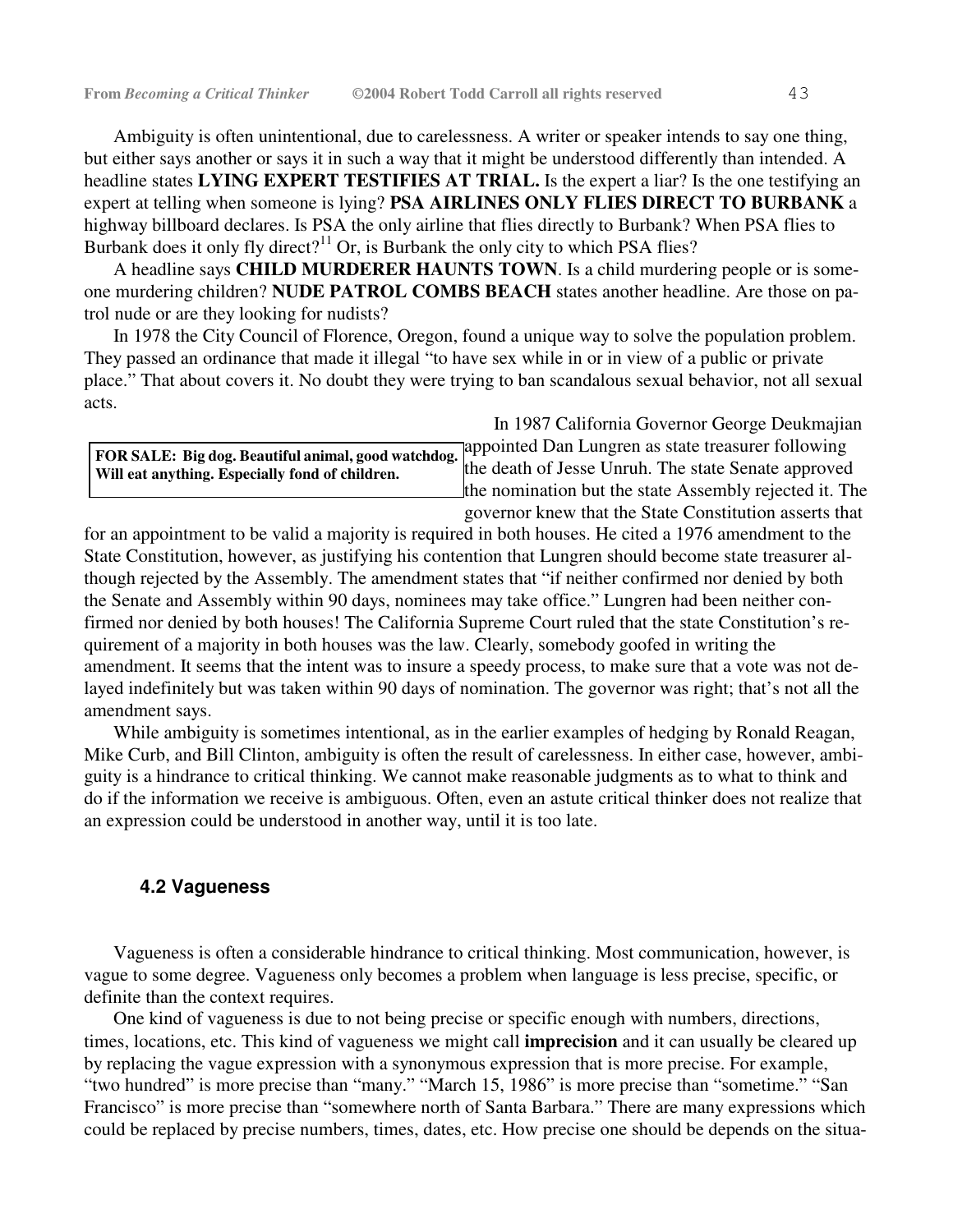tion. If the situation does not require more precision, there is no need to replace a vague expression. "I'll pay you back soon" may be specific enough in most circumstances. But, if one needs the money tomorrow, "soon" may be too vague. "The movie lasts two hours, four minutes and seven seconds" is probably too precise for most circumstances, but anything less precise would be too vague for someone writing the musical score for the film. If your partner asks you how much you have in your joint checking account, your answer may not need to be as precise as what you would expect from your bank's computerized records.

Another kind of problematic vagueness occurs frequently with qualitative terms and is due to lack of a definite boundary between two mutually exclusive **classes**. We may call this kind of vagueness **qualitative vagueness***.* Two people may agree, for example, that only *justified killing* should be allowed, yet they may disagree as to the criteria for distinguishing *justified* from *unjustified* killings. That is, they may disagree as to the *definition* of the expression 'justified killing'. Or, they may agree on the defining criteria of the term 'justified killing,' but disagree in specific cases on the application of the criteria. This may happen because the defining criteria themselves are vague. For example, each school board member may agree that unqualified or incompetent teachers should be fired and that an incompetent teacher is one who is frequently tardy or absent, who graduated from an unaccredited college, who is unsympathetic to the needs of children, and who fails to score satisfactorily on the annual teacher competency exam. Yet, there may be disagreement over the meanings of 'frequently', 'unaccredited', 'unsympathetic' and 'satisfactorily.'

Many qualitative terms will be vague in many of their uses, yet this fact need not be taken as a warning that the use of such words will always be *too* vague. Most of us would have little difficulty identifying certain teachers as *incompetent*, certain behavior as *cruel,* or a certain person as *rehabilitated*. The blatant cases are obvious and clear enough. It is the borderline cases that cause the trouble, as we shall see in the next section.

• • •

#### **Exercise 2-7**

Indicate whether the vagueness of the underlined words in the following passages is simply a matter of imprecision (which could be remedied by replacing the imprecise expression with a synonymous one that is more precise) or is **a matter of qualitative vagueness (which could be made clearer only by giving defining criteria).**

\*1. We cannot allow police brutality. Any police officer guilty of brutality will be suspended or fired."

2. "I didn't take much, just a little--only enough to get by. What's a few dollars between friends?"

3. "We must get rid of the fat in government. The state and federal budgets should reflect appropriate cuts in the fat from the total budgets."

- \*4. "Inflation, I guarantee you my friends, will be curbed in the near future."
- 5. "We are calling for an end to the exploitation of the American worker!"
- 6. "It is high time we elect a decent President!"
- 7. "The foster child program is failing because we do not have enough caring people to take in a foster child."
- 8. "Our cuts in social welfare programs will not affect the truly needy.
- 9. "Real Americans and true patriots will stand behind the President's proposal."
- 10. "You will be hired as a permanent employee after six months, if your work has been satisfactory.

## **5. Definitions**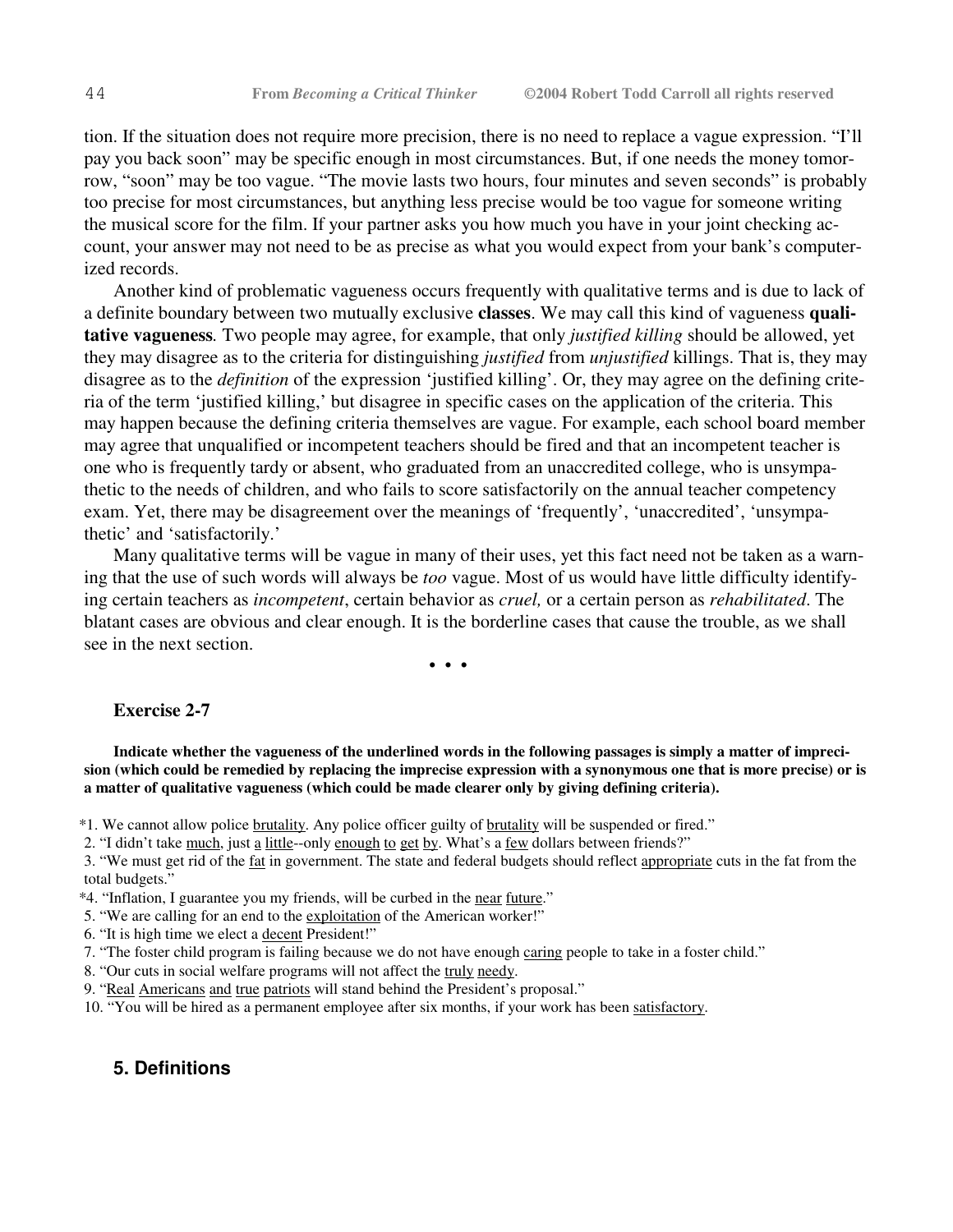Providing good definitions of key terms is essential to critical thinking. A good definition can prevent misunderstanding. A poor definition, on the other hand, can confuse or be used to sneak in questionable assumptions. Definitions may seem like a simple matter, but they can be quite tricky.

In our discussion of **qualitative vagueness** above, we mentioned borderline cases—those cases which were neither clearly in nor clearly out of a class. Some types of words are frequently used in ways that borderline cases cannot be resolved. **Evaluative terms** such as 'good' and 'bad' are notoriously vague. **Relative terms** cannot be used to express absolute or fixed quantities or qualities, e.g., 'tall', 'not much', 'shortly'. A relative term must have a fixed point of reference to relate it to, e.g., an elephant is big relative to a human being, but small relative to an ocean; a flea is small relative to a horse, but large relative to a proton. Clarification of qualitatively vague terms may be achieved by giving specific criteria for their application. To do so is to provide what is called a **precising definition***.* However, the criteria—even if not vague themselves—may still be open to criticism. For one thing, a precising definition of a term must bear a strong resemblance to its ordinary meaning. After all, the purpose of a precising definition is to clarify the meaning of a term or expression. Thus, for example, to define a machine as "that which is technologically developed for the facile breeding of pigs" would be a bad precising definition because it bears no resemblance to the ordinary usage of the term. On the other hand, to define an automotive vehicle as "a self-propelled machine meant to be driven by human adults but not used for recreational purposes" might be an acceptable precising definition for an insurance contract. A freeway sign that declares that a *car pool* is "2 or more persons" bears some resemblance to our ordinary usage of the term. Even though most of us would require that the non-driving persons in the car fulfill some other requirements before we would say there is a *car pool*, the posted definition is adequate because it eliminates most vagueness.

**Before accepting any criteria given to clarify the meaning of a vague term, one should first be clear as to why we need the clarification.** Also, one should be clear as to the likely consequences of accepting the criteria. If you want automobile insurance, you will have to accept the precising definition of 'motor vehicle' used in the insurance contract. If that definition excludes recreational vehicles, farm implements and boats, then if you want insurance for any of those items you had better get the contract rewritten or find another insurance company. Or, if the school board must identify all the 'unqualified' teachers in its district because the State has said it will cut off funds to any school district that employs unqualified teachers, then the school board must find out what criteria the State uses to determine which teachers are unqualified. Here, the board would not only have to become aware of the likely consequences of accepting the criteria; they would have to become aware of the likely consequences of *not* accepting them. In such a case, the school board may have the power to object to the State's criteria, but no power to refuse to accept them.

**Defining a vague expression may clarify its meaning, but one is under no obligation to accept the definition just because it is intelligible.** Many arguments are grounded in definitions from which conclusions may be inferred.<sup>12</sup> Being a definition does not shield a claim from criticism. For example, crime may be defined as "an offense by one individual against the established rights of another individual." One may reject this definition if one believes (a) that crime is not only an offense against an individual but also an offense against society and/or (b) that the term *crime* should also refer to offenses against rights that haven't yet been established by law. In other words, you may think that a given definition of crime is unacceptable because it does not include conditions that you believe are essential. Yet, if you accept the definition uncritically, you may have to agree that an argument based on the definition is a good one and that a conclusion that is supported by the argument is probably true, although in your heart you believe the conclusion is false.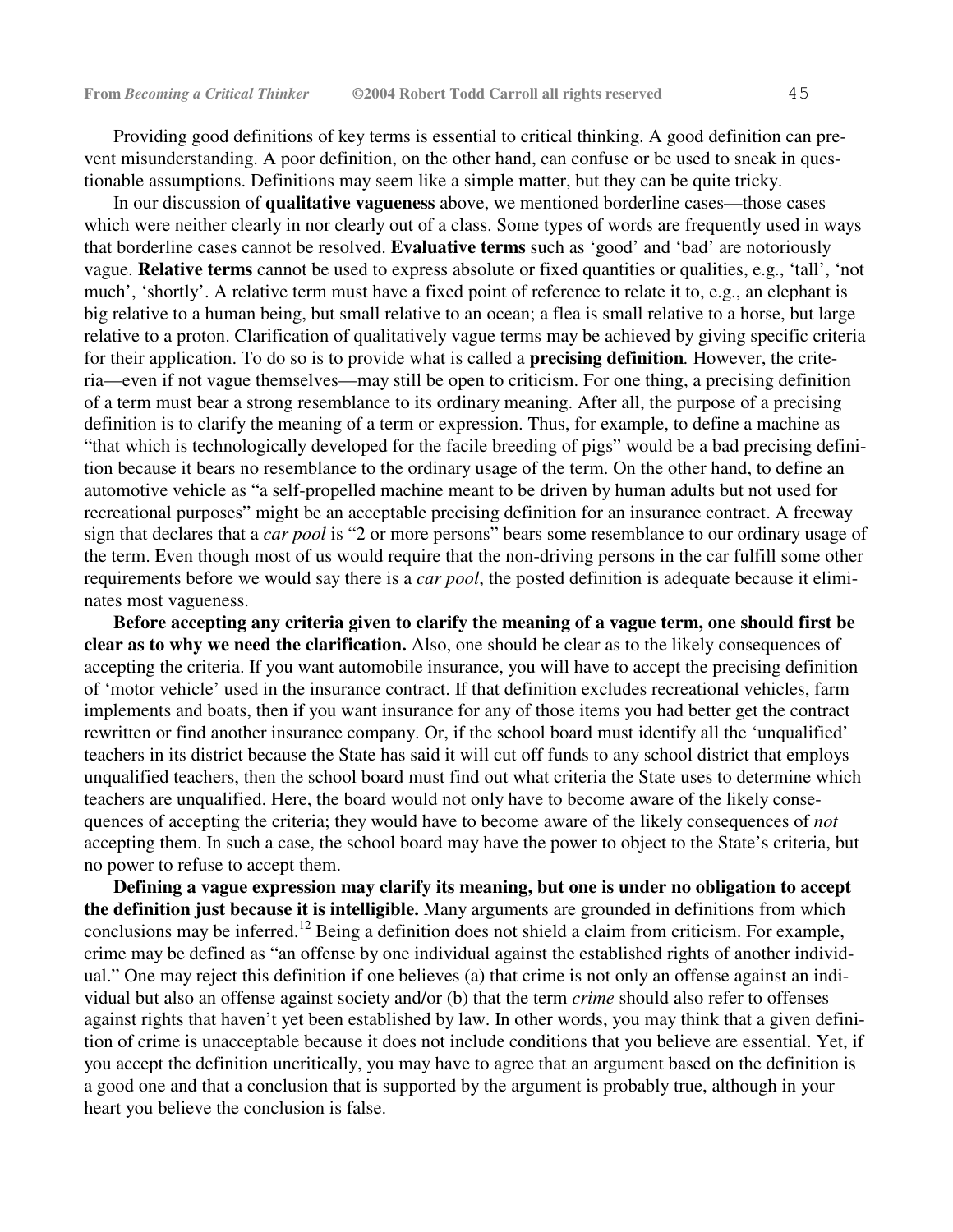The example above regarding the definition of 'crime' demonstrates that definitions can be packed with **theoretical implications.** If crime is defined as an offense by one individual against the rights of another individual, rather than as an offense against society, then the concept of justice may include the idea of restitution, of the criminal owing a debt to an individual—his or her victim, rather than to society. The idea of punishment—as well as many related ideas—will also be affected by how crime is defined. Hence, it is important when evaluating an argument to identify the definitions of key terms, one attempt to determine what implications those definitions have. Likewise, when you are constructing an argument, it is important that you define any key terms that might have important implications for your argument. Clear definitions of key terms not only decrease the chance of being misunderstood; they also assist the reader in following your reasoning. In addition, providing definitions of key terms forces you to be accurate and to think more clearly, both of which are essential to critical thinking.

## **5.1 Evaluating definitions**

One cannot always resolve a disagreement over a precising definition by simply pointing out empirical facts; for, there may be no observations or experiences one can bring forth that would resolve the issue to everyone's satisfaction. For example, one person believes that crime is only an offense against the rights of an individual. Another thinks this is false. Presumably, both are aware of the ordinary usage of the term 'crime' and believe that the issue cannot be resolved simply by referring to the dictionary or a legal authority. That is not to say that it would be irrelevant to bring up the ordinary or authoritative usage of the term as a reason for accepting one definition and rejecting another. Such a move would be appropriate. But, it may not resolve the issue, for there may also exist a fundamental disagreement about many related issues, and no resolution of the disagreement may be possible without one side abandoning many related beliefs and attitudes. If such a situation occurs, perhaps the best that can be hoped for is mutual toleration and enough respect to make an honest effort to understand each other's arguments.

While definitions cannot resolve every disagreement about the usage of terms, definitions are indispensable to clear communication. And, while some kinds of definitions—such as precising definitions are given to state how one intends to use a term, other definitions are given to state an accepted usage of a term, i.e., they are dictionary definitions. The dictionary or *lexical* definition of a word is a guide to its correct application. If the word may be used to refer to things or acts, etc., then the word is said to have a **denotation**. **A word denotes whatever it refers to.** The denotation of the word *crime*, for example, would be all the acts that may be correctly referred to by that word. If 'crime' is defined in such a way that it denotes acts which one believes are not crimes, then one would criticize the definition for being **too broad**, for including too much, for referring to things beyond the boundary, so to speak, of the class of acts that one believes may properly be called crimes. On the other hand, if the definition of 'crime' does not denote some acts that one believes are crimes, then one would criticize the definition for being **too narrow**, for not including acts it should include, for not referring to acts it should refer to. If a definition implies that a word denotes what it should not denote but fails to denote what it should denote, then the definition is said to be *both too broad and too narrow*. It may seem contradictory to say that a definition is both too broad and too narrow, but being too broad only means that the definition denotes items beyond its proper boundary, while being too narrow means that the definition does not denote items within its proper boundary. A definition that is both too broad and too narrow is like a misplaced boundary fence that both encloses land it should not and encloses only part of the land it should.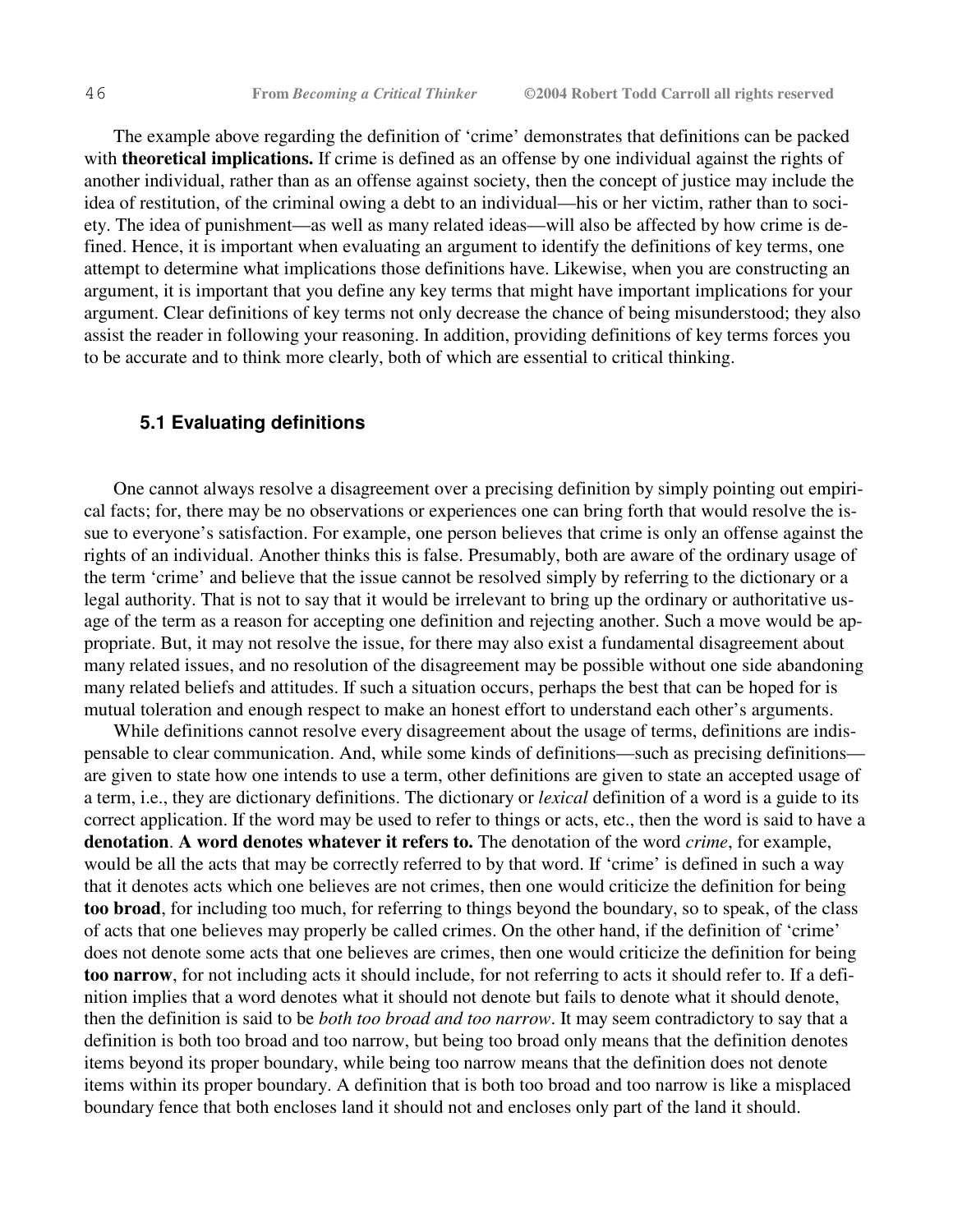Since there is no agreed upon way to settle many of the disagreements over the definitions of terms, it is often the case that the best one can do is to compare the definitions to common usage. If a definition bears little or no resemblance to how a word is ordinarily used, then an explanation of the uncommon usage should be forthcoming. In any case, it is up to the listener or reader to decide whether to accept or reject the definition. In many cases, the best one can do is to try to understand how the definition fits in with other beliefs a person holds. For example, opponents on the abortion issue may begin with different definitions of the key term 'person'. The opponent of abortion may define 'person' so that it denotes fetuses. The proponent of abortion-on-demand may define 'person' is such a way that some or all fetuses are not denoted by the term. The issue is not an empirical one and cannot be resolved by appeals to observations or facts. Each may be using 'person' in a way that is consistent with common usage. Neither is able to accept the other's definition because to do so would not serve the theoretical purpose for which the definition was given. To accept the other side's definition would be to accept the other side's argument.

It should be noted that not all definitions that restrict the correct application of a word or expression occur in arguments over controversial issues. In contracts and in the social sciences the meanings of key terms are often stipulated. For example, most automobile insurance contracts give a precising definition of the expression 'motor vehicle' so that it is stipulated that the term does not denote recreational vehicles, farm implements, electric golf carts, driven lawn mowers or boats. The purpose for such stipulations about the denotation of the term 'motor vehicle' is clear: the insurance company does not want to pay out for items it did not intend to cover and the insured person should know exactly what is covered under the conditions of the policy.

Social scientists often define terms by giving **operational definitions**, by **describing the operations that are used to determine the correct application of an expression**. For example, quick reflexes might be defined as "a reaction time to a tone under one-fifth of a second measured by a latency clock." Note how such a definition would eliminate most of the vagueness that would accompany most uses of the expression *quick reflexes*. Such a definition, however, is packed with theoretical implications about behavior. In particular, this definition implies that some behavior is quantitatively measurable. Such a definition may issue from a behaviorist, a psychologist who believes—among other things—that human behavior can be understood in the same way that the behavior of physical bodies can be understood in physics, viz., by observation and measurement of the movements of bodies.

## **Exercise 2-8**

#### Discuss each of the following definitions in terms of clarity (too vague, ambiguous or obscure) and extension of **denotation (too broad, too narrow)**.

\*1. A biology text book defines *cetacean* as "of or pertaining to an order (Cetacea) of aquatic, mostly marine, mammals, consisting of the whales, dolphins, porpoises, narwhals, grampuses, etc., having a large head, fishlike hairless bodies, and paddlelike forelimbs."

\*2. A student in a political science class is asked to define *demagogue* and answers that "a demagogue is someone with charisma."

\*3. A character in a novel defines *freedom of speech* as meaning "the freedom to say whatever the government will allow you to say."

\*4. A pamphlet from a local church defines an alcoholic as "someone who drinks two or more beers a day."

\*5. A student delivers a speech in which she asserts that she means by the word *person* "a human being capable of social and political involvement with other human beings."

\*6. A philosophy text gives as a definition of *spirit* the following: "non-material substance."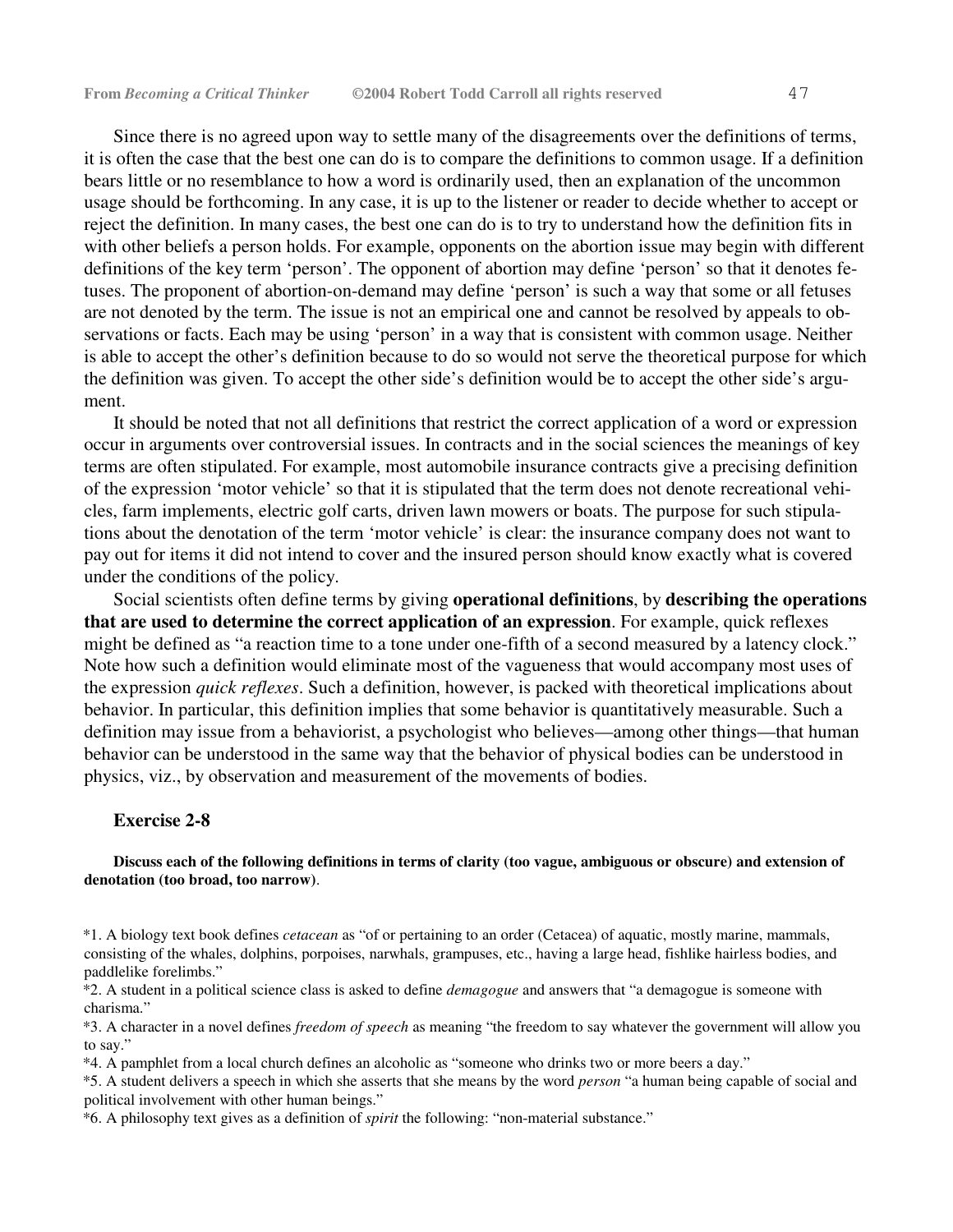7. In an essay, an economist defines *recession* as follows: "a depression without the foreboding connotation of economic stagnation."

8. A humanities text defines *campanile* as "a freestanding bell tower."

\*9. A book by an anthropologist defines *aggression* as "unprovoked physical attack aimed at elevating the aggressor to a position of higher status than his victim."

10. A lawyer is asked to define just law and she replies by saying that "a just law is one which has been passed by a duly elected legislature."

11. "Art is a selective re-creation of reality according to an artist's metaphysical value-judgments." --Ayn Rand, *The Romantic Manifesto* (New York: Signet Books, 1971, p. 64.

12. "Power may be defined as the production of intended effects." --Bertrand Russell, *Power* (New York: W.W. Norton & Co., 1969), p. 35.

13. "A vested interest...in ordinary intercourse is an improper advantage enjoyed by a political minority to which the speaker does not himself belong." --John Kenneth Galbraith, *The Affluent Society* (New York: Mentor Books, 1958) p. 146.

14. Inflation is "persistently rising prices." --John Kenneth Galbraith, *The Affluent Society* (New York: Mentor Books, 1958) p. 169.

15. "Thus we may define the real as that whose characters are independent of what anybody may think them to be." --Charles S. Peirce, "How to Make Our Ideas Clear."

16. *Joy* is man's passage from a less to a greater perfection....*Sorrow* is man's passage from a greater to a less perfection." -- Baruch de Spinoza

17. "An instinct is defined as an inborn condition which imparts direction to psychological processes." --Calvin S. Hall, *A Primer of Freudian Psychology* (New York: Mentor Books, 1954), p. 37.

\*18. "At any rate, hereafter the word >superstition= will be used in the sense of the kind of belief and action a reasonable man in present-day Western society would regard as being >superstitious'." --Gustav Jahoda, *The Psychology of Superstition* (Great Britain: Pelican Books, 1970), p. 10.

19. "Artificial intelligence: Behavior by a machine that, if exhibited by a human, would be called intelligent."

20. "Immorality then, for the purpose of the law, is what every right-minded person is presumed to consider to be immoral." -- Patrick Devlin, *The Enforcement of Morals*.

• • •

## **6. Claims**

Language can be used for many purposes. We use language to ask questions, to request permission, to excuse ourselves, to get married, to give orders, to express our feelings, etc. One of the most important uses of language is to make claims. **To make a claim is to assert that something is true or reasonable to believe or do.** We are using language to make claims when we state our beliefs or affirm that some action should be taken. "I am reading my logic text," "I should be studying physics tonight," "That portrait is beautiful" or "It is wrong to lie, even when you gain an advantage by doing so" are examples of claims.

There are many types of claims. **Claims can be descriptive or evaluative**. We can claim that something is true, or that it is false. We can claim that something should or should not be done. A critical thinker must know how to properly evaluate different types of claims. What makes a claim reasonable or credible? What makes a claim unreasonable or incredible? Often, in evaluating a claim, we must consider the **source of the claim** as well as the **kind of claim** made. Both sources and claims vary in their credibility. In the next chapter, we will consider the question of the reliability of sources. Here we will focus on claims themselves, independent of their sources.

Some claims are so ridiculous we can be reasonably sure they are false without considering their source. Headlines in pulp papers sold at grocery store checkouts fit this rule.

# **INGO SWANN'S ASTRAL BODY SIGHTS TWO-HEADED ELVIS ON MARS!**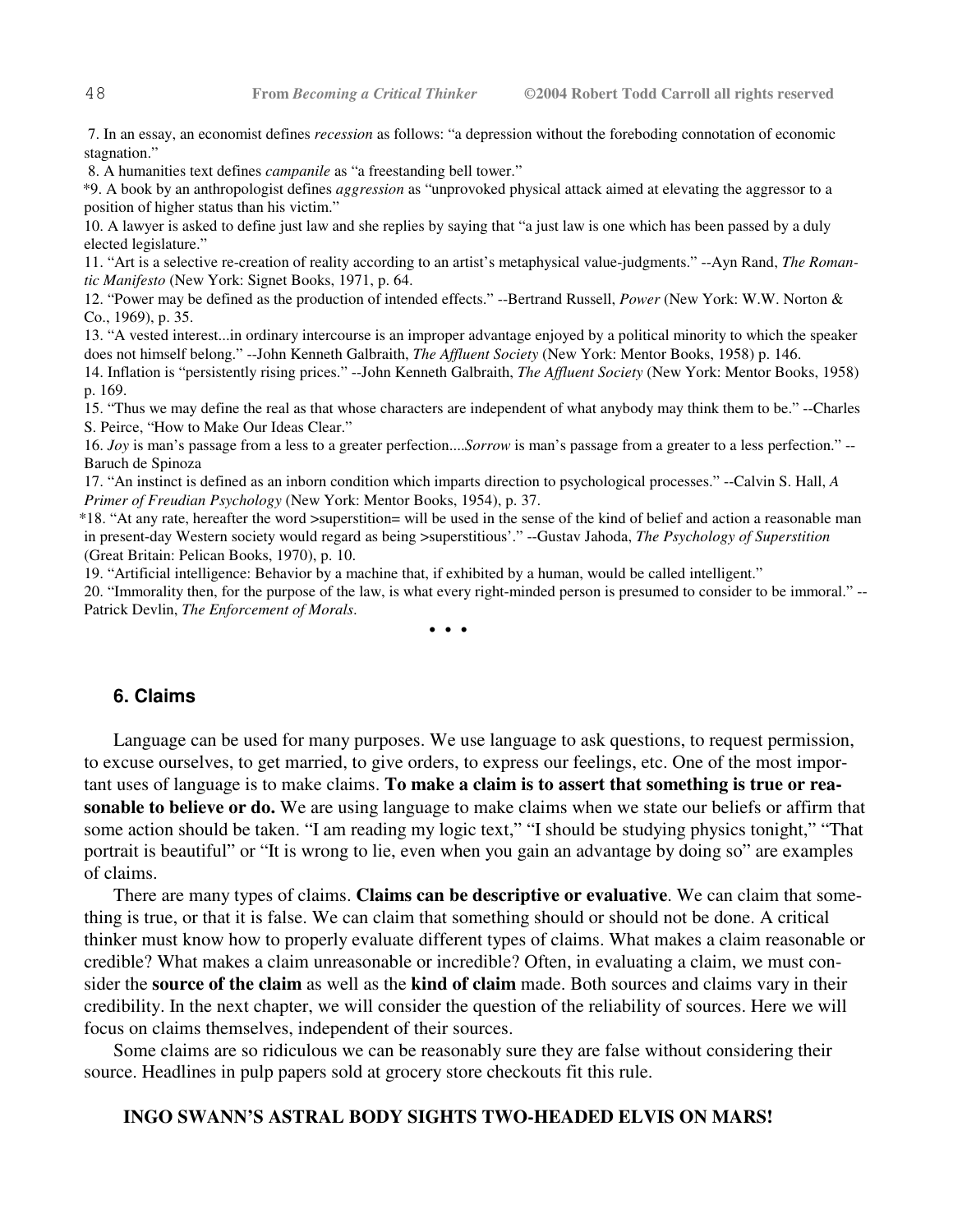### **WOMAN GIVES BIRTH TO OWN MOTHER WHILE HUSBAND WHISTLES!**

#### **QUEEN OF ENGLAND RAISED FROM HER GRAVE BY SORCERER!**

Such claims are incredible on their face. We laugh at them, and rightly so. Being open-minded does not mean we should take such claims seriously and investigate them to find out if they are true. Claims that violate ordinary expectations, that are inconsistent with the experience of most people, that are contradicted by numerous reliable witnesses, or claims that are said to be understandable only by those with some special power, are incredible and ought to be rejected by a reasonable person. Even if there is a remote possibility that they might be true—and even if the source of the claim is a person of the highest integrity—a reasonable person should still reject such claims because they are most probably false. A person of unquestioned integrity who claims to have seen a centaur or a satyr is more likely to have gotten it wrong than right. As a rule of thumb, ask yourself *which is more likely, that the claim is true or that the one making it is wrong?* Which is more likely: that a human being was raised from the dead or that a human being is lying or mistaken about such an event? Which is more likely: that a human being has an "astral body" that flew to Mars during the night and saw a two-headed Elvis or that a human being is lying about it or had a dream or other hallucination that he mistook for reality?

On the other hand, there are some claims that nobody in their right mind would question. That you were born, for example, even your worst enemy could not seriously doubt. There are some claims that no conscious American adult living in 1999 would doubt, such as the claim that Bill Clinton was President of the United States in 1999. There are also many claims that none of us have any doubts about because of our experiences: for example, that milk poured into amber tea changes the color of the tea to a light brown, or that you bleed when cut.

There is an area of philosophy—called **epistemology—**where both incredible and indubitable types of claims are examined, along with many other types of claims, to determine which kinds, if any, can be known to be true. Our concern here, though, is not with the **truth** of a claim in any absolute sense. Our concern is with **reasonable belief**. Even if we cannot know with infallible certainty that we will bleed the next time we are cut, it is still reasonable to believe we will. The criteria for absolute truth and certainty are much more stringent than the criteria for reasonable belief.

**What we want to hammer out are some rules for judging those claims that are neither incredible nor unquestionable.** Moreover, we want some guidelines for evaluating claims in areas where we lack knowledge and/or experience. The first step is to recognize that there are several types of claims, each of which needs its own set of rules. We won't consider all of the different types of claims there are, just those that are essential to our purpose and about which there is likely to be some confusion that needs to be cleared up.

#### **6.1 Claims used to state facts or to state opinions**

As we said in the first chapter, **facts** are **what we take to be certain or true and which we consider unreasonable to doubt. Opinions***,* on the other hand, are often contrasted with facts as being uncertain and reasonable to doubt. For example, if someone claims (1) she perceived a dark object of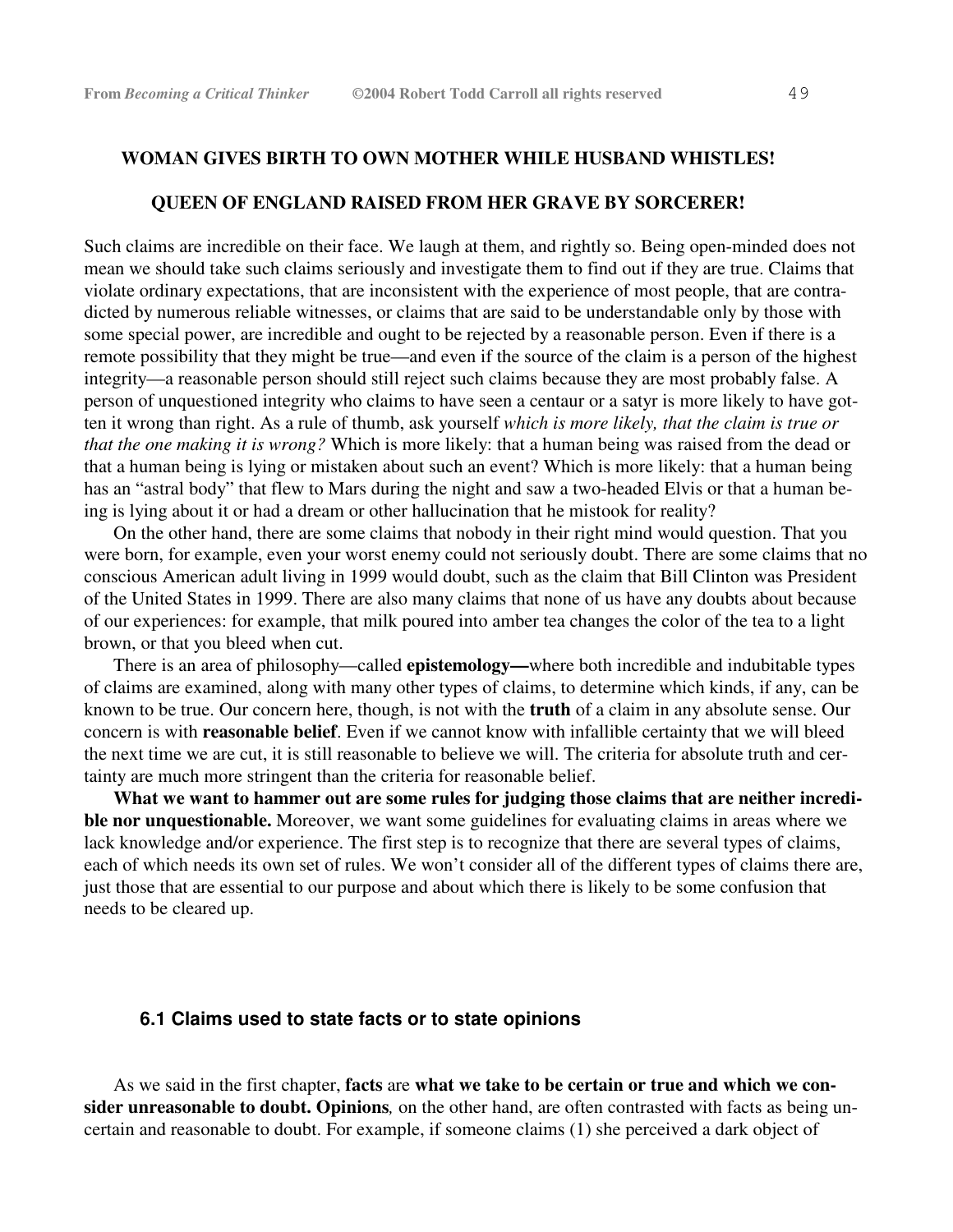human proportions moving across a field at night and (2) she believed that the object was her neighbor, her first claim might be taken as a fact but the second claim would be taken as an opinion. The difference seems to be due simply to the amount of interpretation the perceiver does. If the perception requires simple and ordinary sense perception (e.g. of shapes and colors) and a minimal amount of interpretation, the event perceived is considered a fact. If the perception requires making judgments that go beyond simple sense perception (that a shape is the shape of one's neighbor) the event related is considered an opinion. The opinion may turn out to be true, however. So, **it is not accurate to say that facts are certain and true, while opinions are not. Some opinions are based on mounds of evidence and have a high degree of probability.**

Another reason for not distinguishing facts and opinions as certain versus uncertain is that 'fact' is also used to mean 'event', 'actuality', or 'reality'. Many things that are claimed to be actualities or realities turn out not to be so after all. What was claimed to be a fact turns out to be false.

Rather than think of **opinions** as uncertain claims, it would be better to think of them as **beliefs that reflect judgments. Judgments reflect interpretations or evaluations.** It may be a fact that the local river is filled with dead fish, but it is a judgment (opinion) that the fish died because of lack of food. That judgment, however, might come to be taken as a fact (i.e., as certain) if the evidence supports it beyond a reasonable doubt. There is, in other words, no clear line that separates facts from opinions in terms of certainty. Perhaps it would be less confusing if the distinction were made between **statements of fact** and **statements of opinion**, rather than between facts and opinions.

**Determining whether something is a fact requires knowing whether or not it is true. Determin**ing whether something is a statement of fact requires knowing only whether or not it is stated as if **it were true.** Determining whether it is a fact that the fish died because of lack of food requires more specific and detailed knowledge than would be required to determine whether the statement "The fish died because of lack of food" is stated as a fact or as an opinion. It is obvious that it is stated as a fact. If it were stated as an opinion, the speaker would indicate this by using expressions such as 'it is my opinion that', or 'might have' or 'probably'*,* e.g., "It is *my opinion* that the fish died because of lack of food," "The fish *might have* died because of lack of food" or "The fish *probably* died because of lack of food."

**In sum, facts and opinions both run the gamut from uncertain to very certain. A statement of** fact, however, is asserted to be certain. A statement of opinion is asserted to be uncertain and de**batable.**

#### **6.2 The strength of claims**

Claims can vary in strength from **very weak** claims--claims asserting that something is merely **possibly** true—to **strong claims—**claims that something is **probably** true—to **very strong** claims—claims that something is **actually** or **necessarily** true. Weak claims require only general knowledge and experience to determine whether they are acceptable. Strong claims require interpretation or judgment based on special knowledge or experience, and generally should not be accepted without compelling evidence.

If an opinion is stated very weakly, it may be reasonable to accept it without requiring proof. For example, a claim that "the cause of the fishes' deaths *might be* toxic pollution" is much weaker than the claim that "toxic pollution *probably* caused their deaths" or "arsenic poisoning *definitely* caused their

> deaths." Claims that assert mere possibility generally need little support to justify them. Your own general knowledge, or knowledge

**"Experience is the name everyone gives to their mistakes." --Oscar Wilde**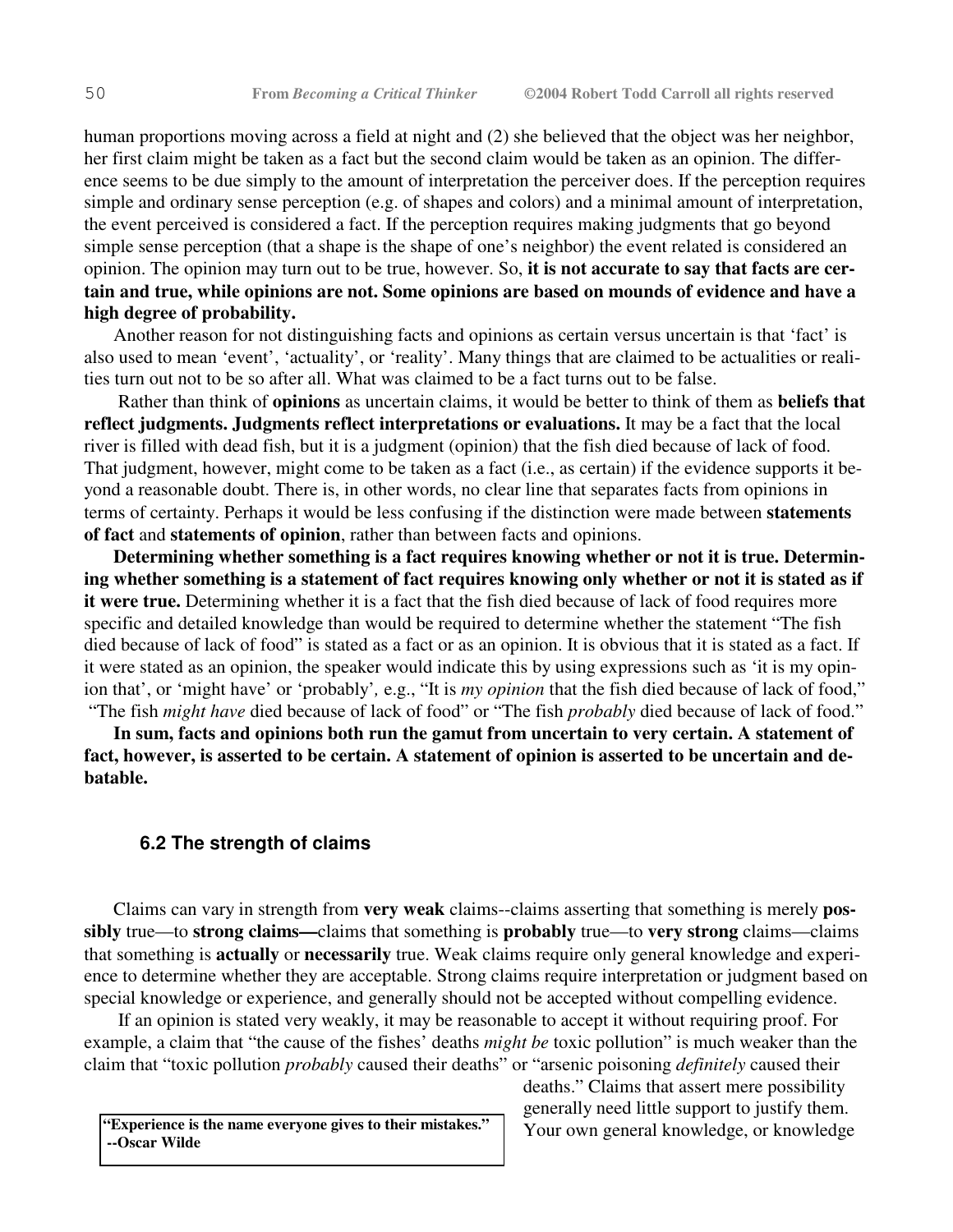about the source of the claim, will usually be sufficient to recognize their credibility. Our own knowledge that toxic pollution is a major problem and that the source of the claim is an expert from the department of fish and game, would be sufficient to warrant accepting the claim that "the cause of death *may be* toxic pollution."

In general, however, opinions beyond our knowledge or experience as to what *is* or *is probably* or *necessarily* the case will require support to make it reasonable for us to accept them. Claims that involve interpretation or evaluation of data, even if made by experts speaking in their field of expertise, usually should not be accepted solely on the basis of the say-so of the expert. This is especially true if the expert's field is controversial. A field is controversial if the experts themselves disagree about fundamental matters or about the interpretation of generally accepted facts in the field. These are topics we will turn to in the next chapter on sources.

• • •

#### **Exercise 2-9**

For each of the following claims, identify (1) whether it is stated as a fact or as stated as an opinion and (2) identify the strength of the claim: *weak* = a possibility claim; *strong* = most probability claims; *very strong* = an actuality or necessity claim, and some probability claims, **e.g., "it is highly probable."**

\*1. Most welfare recipients are able-bodied persons who are too lazy to work and who would rather cheat the government than take an honest job.

- \*2. Homosexuals are more immoral than heterosexuals.
- 3. The major cause of violent crime is leniency in our courts.
- \*4. Anyone who supports legislation which would allow abortions condones the murder of innocent children.
- \*5. Prison guards are well-trained professionals capable of handling any disturbance prisoners might make.
- \*6. God probably exists.
- \*7. Ripe Macintosh apples are red.
- 8. The best counselors for juvenile delinquents are ex-convicts who were juvenile delinquents themselves.
- \*9. Cigarette smoking is hazardous to one's health.
- 10. Pornography is harmful to society.
- \*11. Nuclear reactors are unlikely to be unsafe.
- 12. Only physical things are real; there are no spirits.
- 13. It is immoral to use drugs for pleasure.
- 14. Drug dealers should be given capital punishment.
- \*15. Aliens from other planets may have visited earth in ancient times.
- \*16. My economic policies will reduce inflation by as much as 10 percent and increase employment by as much as 5 percent.

\*17. The deaths of thousands of fish each year above Sacramento may be caused by a combination of problems, including a chemical in agricultural canals.

18. If gold is dipped in hydrochloric acid, the gold will not dissolve.

- 19. The essence of mind is thinking.
- 20. There might have been three stabbings of inmates by other inmates at the state prison last week.
- \*21. All persons have a natural right to life, liberty and the pursuit of happiness.
- 22. This person no longer has violent tendencies and is unlikely ever to rape and murder again.
- 23. The essence of physical reality is extension in space.

24. Cave paintings of animals done more than 25,000 years ago were probably done in order to assist the initiation of young men into the adult world of hunting.

- \*25. Interest rates may drop by as much as ten percent within the next six months.
- 26. It is necessarily the case that the soul has a beginning but is immortal.
- 27. People who love one another are happier and more productive than those who do not love one another.
- 28. Human beings are not naturally aggressive.
- 29. Anyone can have an out-of-body experience if they follow my easy ten-step plan.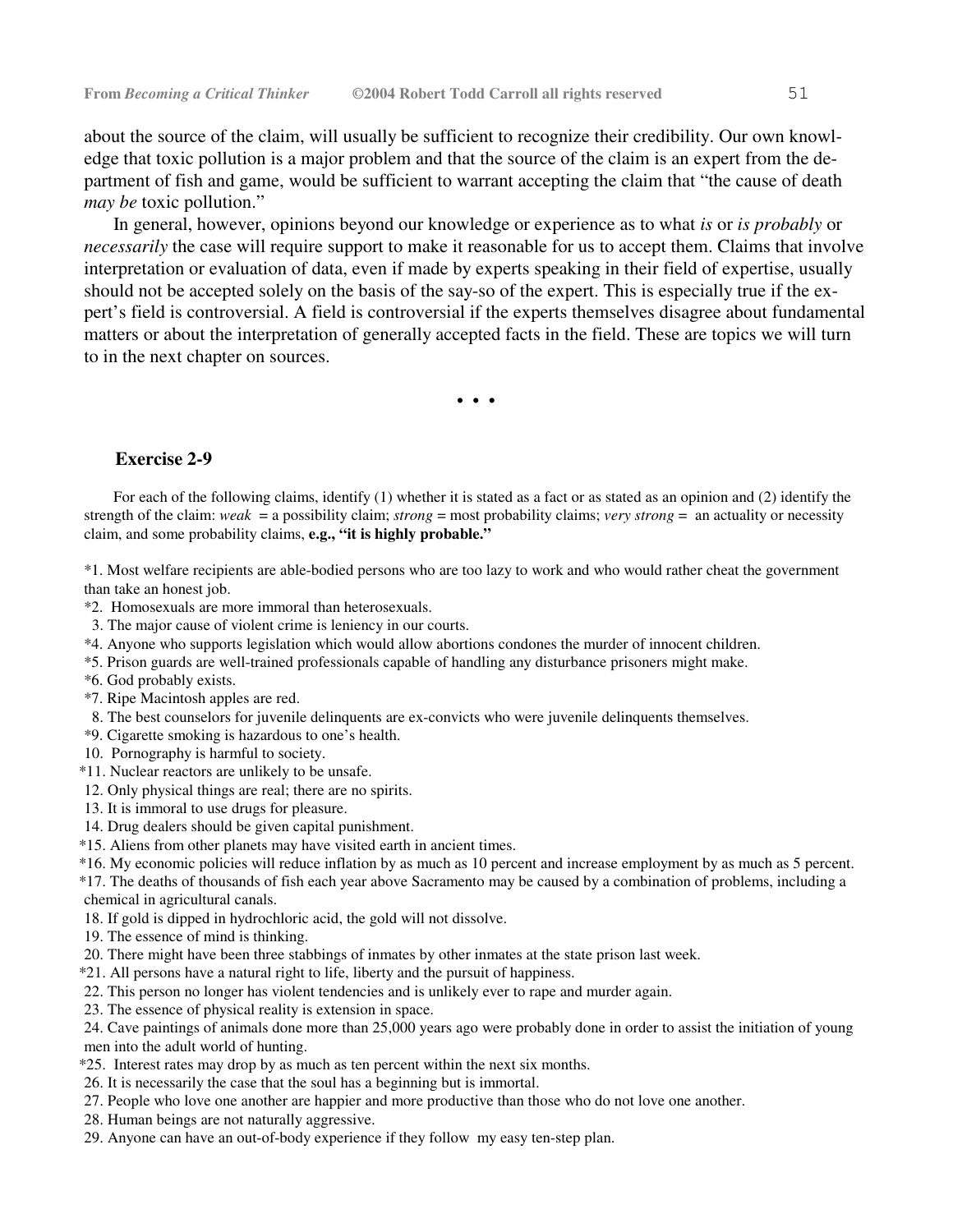\*30. Only empirical statements are meaningful.

• • •

## **Exercise 2-10: Self-test: true or false?**

- 1. A euphemism is an offensive word used in place of an inoffensive one.
- 2. Emotive language is always inappropriate for a critical thinker.
- 3. When a word or expression can be reasonably understood in more than one way, it is said to be ambiguous.

4. An expression which precedes a claim and which indicates that the claim is not up for questioning is called a(n) assuring expression.

- 5. A definition is too broad if its denotation does not include items it should include.
- 6. Definitions are rarely packed with theoretical implications.

7. Clarification of a term by giving specific criteria for the correct application of the term is to provide what is called a precising definition.

- 8. In contracts and in the social sciences the meanings of key terms are often stipulated.
- 9. Highly emotive language may be more effective than logical reasons in persuading others.
- 10. Social scientists often define terms by giving operational definitions, by describing the operations which are used to determine the correct application of an expression.
- 11. Language can be clear and accurate but misleading.
- 12. We cannot make reasonable judgments as to what to think and do if the information we receive is ambiguous.
- 13. A precising definition is one which gives specific criteria for the correct application of a word or expression.
- 14. A word's denotation is what the word refers to.
- 15. An operational definition is one given in terms which describe the operations or measurements used to determine the correct application of an expression.
- 16. The language of advertising is usually either misleading, deceptive, vague or absurd.
- 17. How precise one should be depends on the situation.
- 18. Vagueness which is due to lack of a definite boundary between two mutually exclusive classes is called qualitative vagueness.
- 19. The primary meaning of euphemism is the "technical language of a science, trade, art or profession."
- 20. Gobbledygook is confusing or convoluted use of words which obscures thought.
- 21. The descriptive content of a word or expression is called its emotive content.

22. Emotive language used to bypass reasoning, to persuade without offering any logical reasons, or to stimulate people to action by preying upon their fears, prejudices, or hopes is called loaded language.

- 23. A definition is too broad if it excludes in its denotation items which should be included.
- 24. "Doublespeak" refers to language which is used to attempt to deceive or mislead.
- 25. Judgmental words are often used to sneak in evaluations, thereby sparing you the agony of thinking for yourself.
- 26. A probability claim is considered to be a strong claim, i.e., one requiring support before one should assent to it.
- 27. Possibility claims are considered to be weak claims, i.e., claims requiring only general experience to know whether they are true or not.
- 28. To call something a *fact* is to say tha*t* we take it to be certain and would consider it unreasonable to doubt it.
- 29. All opinions are uncertain and all facts are certain.
- 30. Some opinions are probably true.
- 31. Advertisements are generally unreliable sources of accurate and complete information.
- 32. A necessity claim is considered a weak claim.
- 33. An actuality claim is one which is actually true.
- 34. Opinions are beliefs which reflect judgments.

35. *Hedging* is to use language which appears to be clear and precise but which is vague or ambiguous enough to allow the user to back off from the apparent meaning.

- 36. True and clear claims can make *false implications*.
- 37. A critical thinker must be aware of people who state their opinions as if they were facts.
- 38. Expressions such as *save up to 50%* and *may help fight tooth decay* are called *weasel words*.
- 39. The statement "The teacher was on time for class today" could be misleading.
- 40. The cognitive meaning of a word is the attitude expressed by the word.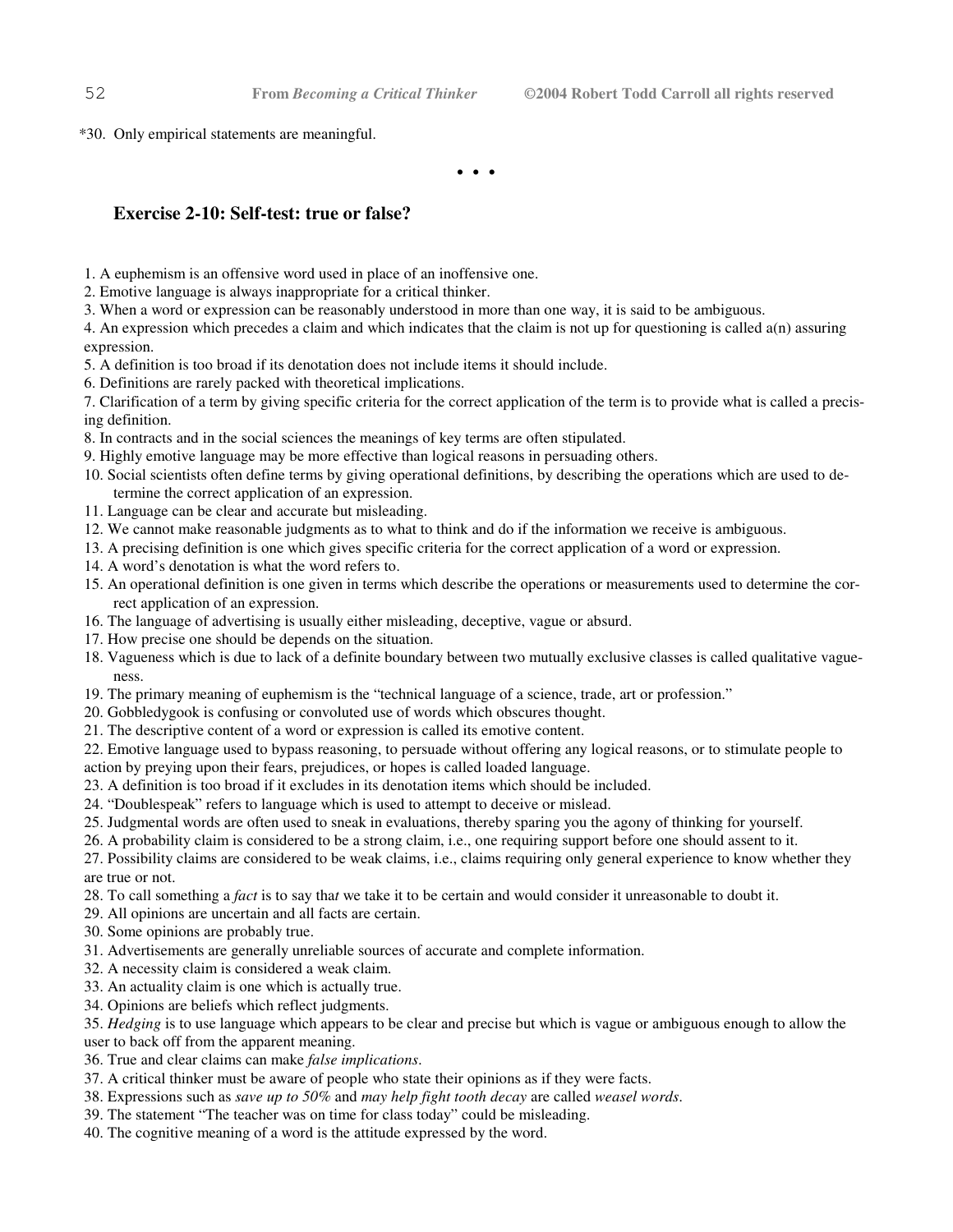$\overline{\phantom{0}}$ 

- 41. Jargon is the technical language of a trade or profession.
- 42. The following claim is a *weak* claim: "It is necessarily the case that God exists."
- 43. The following claim is a very strong claim: "The president's health plan may not pass the Senate."
- 44. The following claim is a strong claim: "The Brazilians will probably not win the World Cup."
- 45. The following is a very strong claim: "The Americans will not win the World Cup."

# **Notes - Chapter Two**

<sup>1</sup>George Orwell's novel, *1984*, depicts a totalitarian state where language was one ofthe most important weapons used to control thought and action. "Newspeak" was Orwell's term for the official state language. And "doublethink" was histerm for holding two opposing ideas at the same time, e.g., "War is Peace."

<sup>2</sup>Lutz distinguishes the use of *jargon* and *gobbledygook*, to be discussed below in separate sections. He also discusses the use of inflated language to make the ordinary seem special (e.g., calling a used car a "pre-owned vehicle'). We will discuss inflated language together with jargon and gobbledygook, rather than in a separate section.

3 "PBS 'commercials' draw more criticism than new revenue," Sally Bedell Smith, *The Sacramento Bee*, April 6, 1985, p. A15.

<sup>4</sup>These words are taken from a California State senator (Campbell) who proposed them as part of a Senate Bill (#1215).

5 "Words CAN Really Hurt Me," by Sylvia Rubin, *San Francisco Chronicle*, July 20, 1979, p. 29.

<sup>6</sup>*New York Times*, March 7, 1990, p. 1.

 $7$ On November 6, 1991, the Food and Drug Administration and the Agriculture Department unveiled the most sweeping set of food-labeling rules in U.S. history. Some of the rules are: to be labeled "lite" or "light" a product must have one-third fewer calories than comparable products; if a product high in fat claims it is low in sodium the label must say "see back panel for information about fat and other nutrients"; a nutrient chart on an FDA-regulated product will become mandatory and the chart isto give data on total calories, calories derived from fat, total fat, saturated fat, cholesterol, total carbohydrates, sugars, dietary fiber, protein, sodium, vitamins A and C, calcium and iron. Another rule prohibits claims which link a product's high fiber with reduced risk of heart disease or cancer. "Low-fat" will be defined to mean that the product contains less than 3 grams of fat per serving; "serving" will be defined and be uniform for similar products. The rules, if all goes well, should be in effect by the end of 1992. By that time the food industry and Vice President Dan Quayle's Competitiveness Council may have lobbied the FDA and USDA to the point where these most sweeping rules are swept away. But maybe not; after all, who would have thought that the Berlin Wall would come down, the Soviet Union be dissolved and Jews and Arabs would sit at the same table to discuss peace, all within our lifetime!

8 "State insists "green' labels be true-blue," Philip J. Garcia, *The Sacramento Bee*, Sept. 1, 1991.

<sup>9</sup> "Weasel words are words that suck all of the life out of the words next to them just as a weasel sucks an egg and leaves the shell." From the June 1900 issue of *Century Magazine*. Weasel words were first associated with politicians, who seem to have a penchant for saying things like "The public must be *duly* protected," instead of "The public must be protected." See *The Facts on File Encyclopedia of Word and Phrase Origins* by Robert Hendrickson (New York: Facts on File Publications, 1987).

<sup>10</sup>"Gay, Lesbian Groups Seek to Expunge Bias They See in Language," Wall Street Journal, May 23, 1993, p. A8.

<sup>11</sup>In airline doublespeak, a direct flight is not necessarily a nonstop flight. A direct flight is one which does not require a transfer of airplanes. So, all nonstop flights are direct but not all direct flights are nonstop. (Lutz, p. 22).

<sup>12</sup> We are using *argument* in a technical sense here. An *argument* is the presentation of reasons in support of some position. A *conclusion* is the position the argument tries to support. The nature of argument is the topic of chapter four.